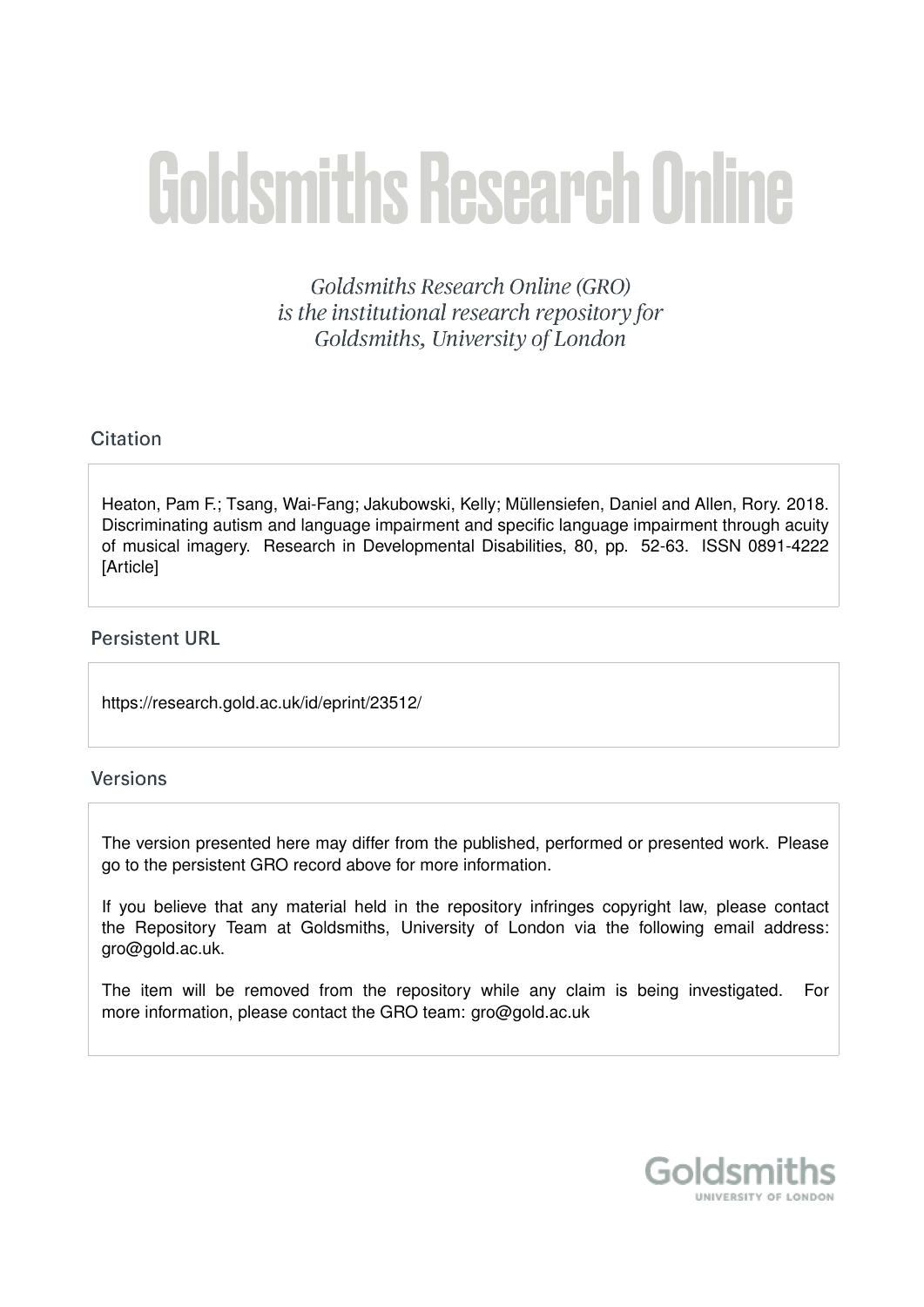#### **Published in Research in Developmental Disabilities June 2018**

# **Discriminating Autism and Language Impairment and Specific Language Impairment on a test of voluntary musical imagery**

Pamela Heaton, Wu F. Tsang, Kelly Jakubowski, Daniel Müllensiefen & Rory Allen

#### **Abstract**

Deficits in auditory short-term memory have been widely reported in children with Specific Language Impairment (SLI), and recent evidence suggests that children with Autism Spectrum Disorder and co-morbid language impairment (ALI) experience similar difficulties. Music, like language relies on auditory memory and the aim of the study was to extend work investigating the impact of auditory short-term memory impairments to musical perception in children with neurodevelopmental disorders. Groups of children with SLI and ALI were matched on chronological age (CA), receptive vocabulary, non-verbal intelligence and digit span, and compared with CA matched typically developing (TD) controls, on tests of pitch and temporal acuity within a voluntary musical imagery paradigm. The SLI participants performed at significantly lower levels than the ALI and TD groups on both condition of the task and their musical imagery and digit span scores were positively correlated. In contrast ALI participants performed as well as TD controls on the tempo condition and better than TD controls on the pitch condition of the task. Whilst auditory short-term memory and receptive vocabulary impairments were similar across ALI and SLI groups, these were not associated with a deficit in voluntary musical imagery performance in the ALI group.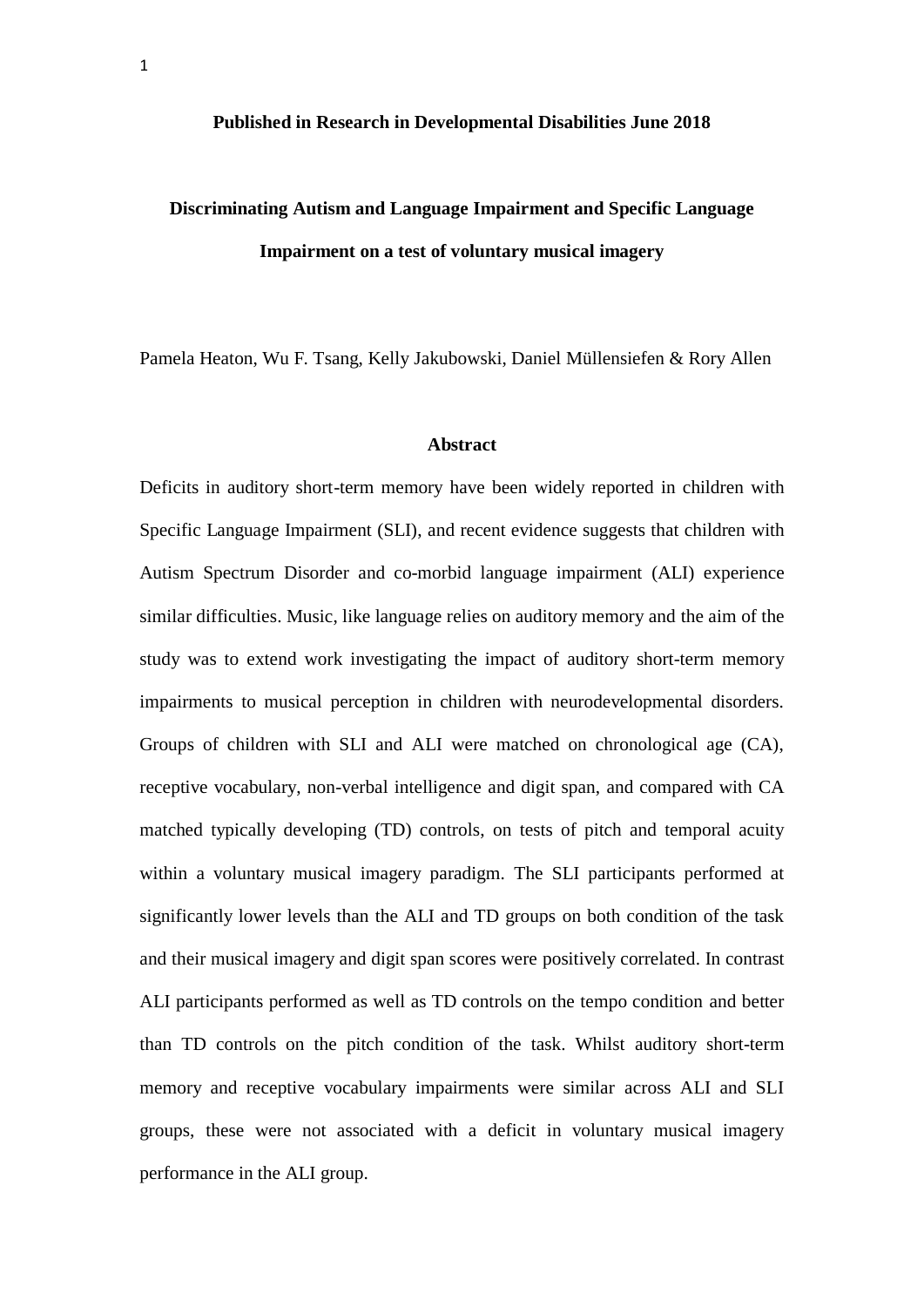#### Autism Spectrum Disorder. Specific Language Impairment. Musical Imagery.

Auditory Short-Term Memory

#### 1. **Introduction**

Whilst cases of selectively impaired language and musical skills (Tzortzis, Goldblum, Dan, Forette & Boller, 2000; Ayotte, Peretz & Hyde, 2002) have been taken as evidence that music and language are independent cognitive domains, researchers have become increasingly interested in the extent to which they rely on shared cognitive and neural resources. The Shared Syntactic Integration Resource Hypothesis (Patel, 2008) draws a distinction between domain-specific representational networks, which are independent and may be selectively damaged, and domain-general resource networks that process both musical and linguistic information. Evidence for domain general resource networks comes from neuroimaging studies revealing activation in Broca's area during music processing (Maess, Koelsch, Gunter, & Friederici, 2001; Sammler, Koelsch, & Friederici, 2011) and results showing that linguistic and musical syntax rely on the same integration resources in this area (Kunert, Willems, Casasanto, Patel & Hagoort, 2015).

Models of memory are also relevant to questions about shared processing resources for music and language. The Working Memory Model (Baddeley & Hitch, 1974; Williamson, Baddeley & Hitch, 2010) explains the retention of words and tones, via the recruitment of the phonological loop, but does not explain the acquisition and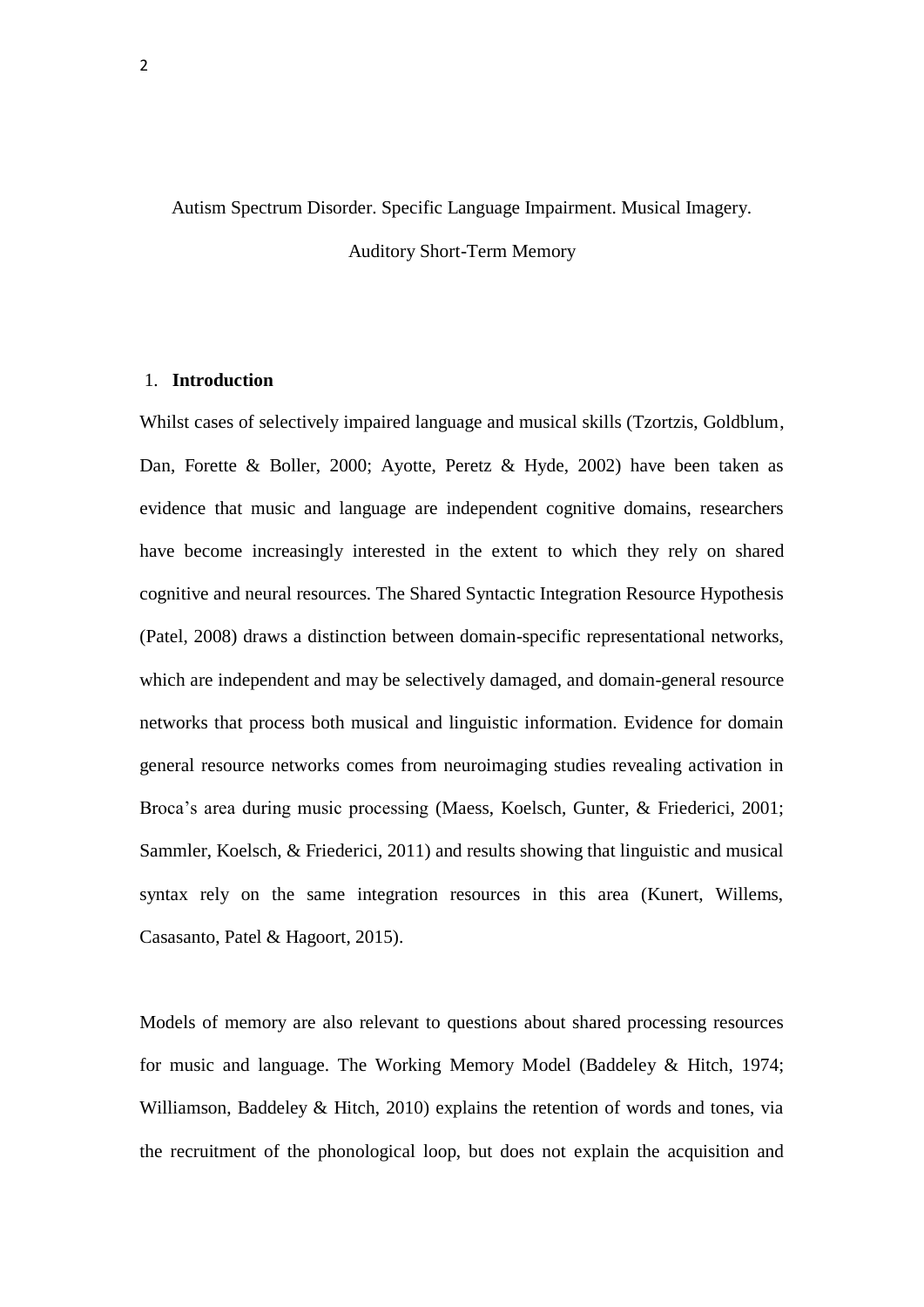retention of highly structured and complex syntax in language and music. In a recent experimental study Fiveash and Pammer (2014) presented participants with word lists and complex sentences that were accompanied by music that was syntactically congruent and incongruent. The rationale for the study was that single word recall relies on the phonological loop, whilst recall of complex sentences and musical syntax also relies on the semantic working memory system (Kljajevic, 2010). Consistent with their predictions, the authors reported an interference effect of syntactically incongruous music on recall of complex sentences, but not single words.

Research identifying shared cognitive resources involved in language and music processing has implications for our understanding of musical abilities in individuals with congenital language disorders. Specific Language Impairment (SLI) is a neurodevelopmental disorder that is characterised by clinically significant delays in receptive and expressive language, that cannot be explained by sensory, intellectual, and/or other neurological deficits (Bishop, 2003; Stark & Tallal, 1981). The pattern of language impairments in SLI varies across individuals and can change during development (Conti-Ramsden & Botting, 1999). However, difficulties on tasks of non-word repetition and sentence repetition, as well as errors of grammatical tense marking are characteristic across SLI subgroups (Williams, Botting & Boucher, 2008). Assessments of sound perception in this group have revealed slow and impaired auditory discrimination, impaired sensory memory (revoew artoc;e Luja;a & Leminen, 2017) and impairments in processing pitch (McArthur & Bishop, 2004), metre, and the temporal components of auditory stimuli (Corriveau & Goswami, 2009; Weinert, 1992). Studies specifically investigating music perception in SLI have reported poor performance on tests of melody and rhythm discrimination (e.g. Peretz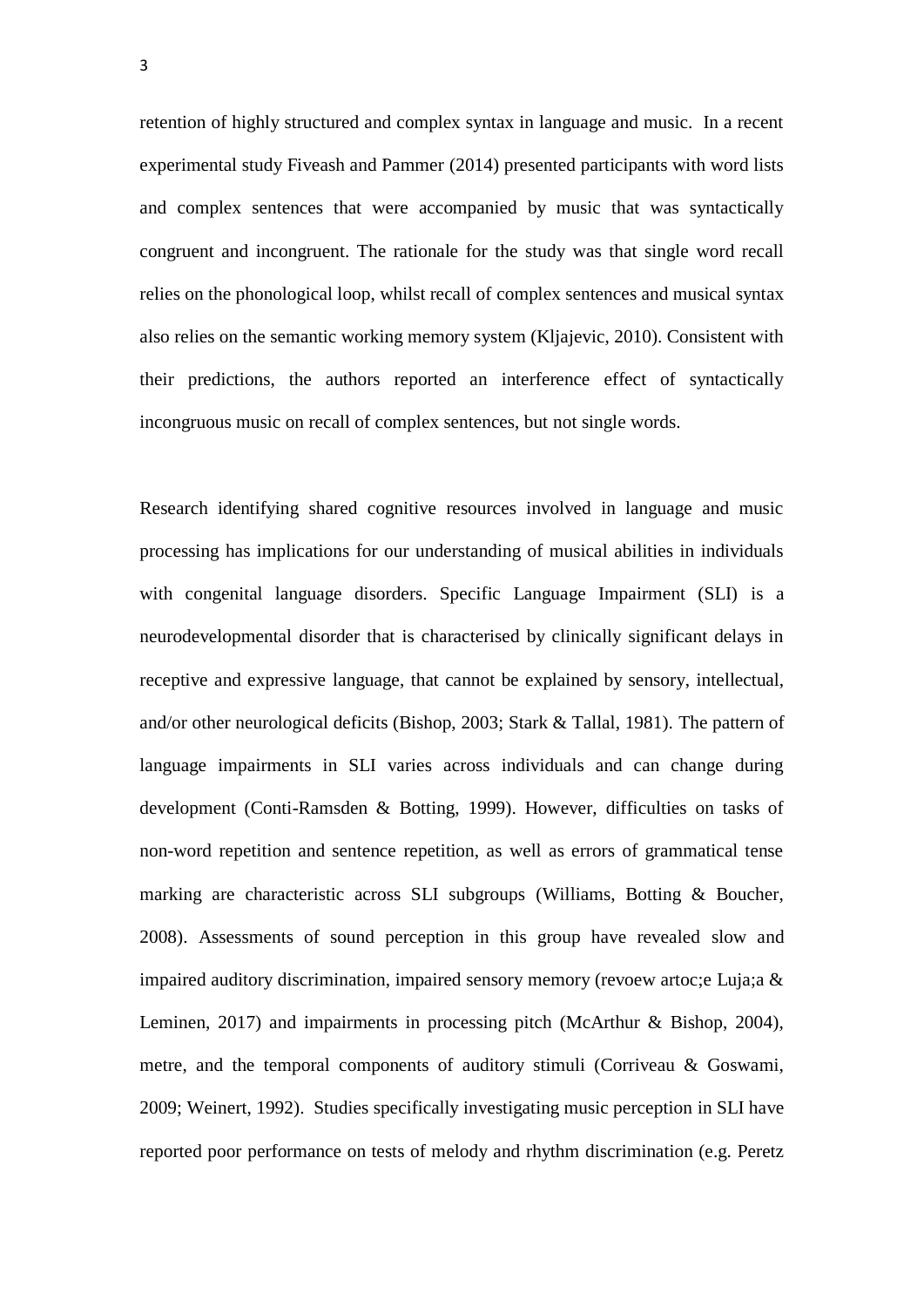et al., 2013) and singing (Clément, Planchou, Béland, Motte, & Samson, 2015). In one ERP study, Jentschke, Koelsch, Sallat, and Friederici (2008) presented children with SLI and typical language development with tests of music, language and memory in an ERP study. The authors reported that ERAN and N5 components were elicited during musical syntax processing in the TD but not in the SLI group. The results from the study also revealed impairments in musical memory and the authors discussed the interplay between syntactical processing and working memory mechanisms during musical encoding and retrieval.

Autism Spectrum Disorder (ASD) is diagnosed on the basis of socio-communicative impairments, alongside restricted and repetitive behaviours and interests (DSM-5, American Psychiatric Association, 2013). Although most children with ASD are delayed in reaching early language milestones (Tager-Flusberg, Paul & Lord, 2005), subsequent language development appears to show considerable variability. Studies have reported both accelerated language acquisition in the third or fourth year (Szatmari et al., 2000), and a loss of earlier acquired words during the second year (Pickles et al., 2009). Research using standardised tests to measure language skills in children with ASD has revealed considerable heterogeneity (Tager-Flusberg, Edelson & Luyster, 2011), with a minority of individuals scoring within the normal range on tests of phonological awareness, morphology, syntax, semantics and pragmatics (e.g. Kjelgaard & Tager-Flusberg, 2001). Some studies have reported a pattern of language impairment in ASD that is characteristic of children with a diagnosis of SLI (Kjelgaard & Tager-Flusberg, 2001; Lewis, Murdoch & Woodyatt, 2007; Rapin, Dunn, Allen, Stevens & Fein, 2009), although questions about the extent and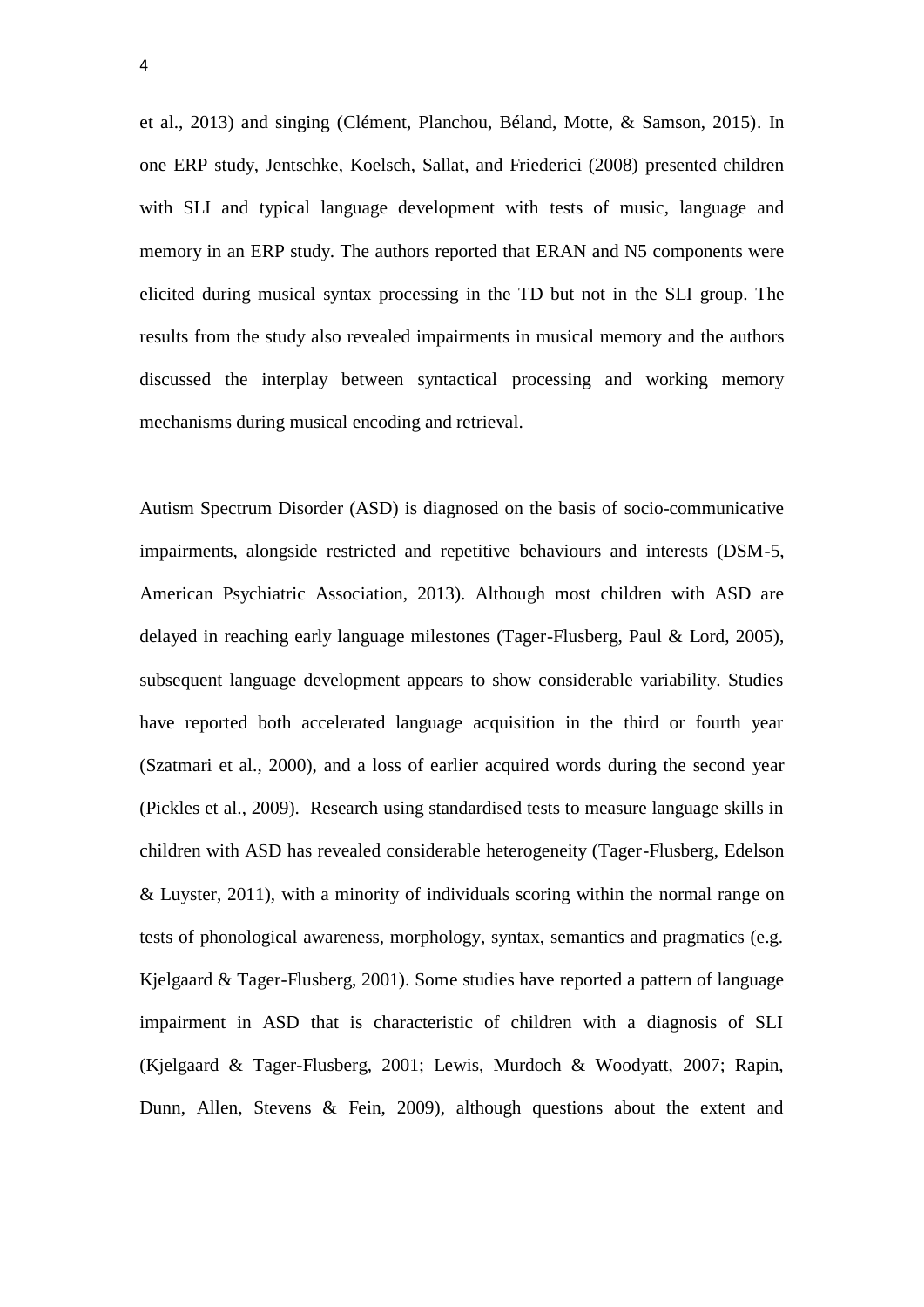5

specificity of overlapping language profiles in these groups are a subject of ongoing debate (Williams, Botting & Boucher, 2008).

Cognitive profiles in ASD and SLI appear to show clearer similarities. For example, Taylor, Maybury, Grayndler and Whitehouse (2014) reported impaired auditory working memory in children with SLI and language impaired children with ASD (ALI) but not children with ASD and normal language skills (ALN). A second study comparing the same groups (Hill, Santen, Gorman, Langhorst, & Fombonne, 2014), reported poorer memory performance in children with SLI than in children with ALI, though scores for both groups were lower than those of the ALN group. Results showing that individuals with ASD without co-morbid language impairment do not have significant impairments in auditory memory (Taylor et al., 2014) are consistent with results suggesting that perception of musical information is intact in ASD (Heaton, 2009). For example, experimental studies have revealed preserved perception of musical contour (Heaton, 2003, Mottron, Peretz & Menard, 2000), rhythm (Tryfon et al., 2017) and syntax (Heaton, Williams, Cummins & Happé, 2007; DePape, Hall, Tillmann & Trainor, 2012), and neuroimaging studies show that neural processing of musical stimuli is intact in ASD (Lai, Pantazatos, Schneider & Hirsch, 2012; Sharda, Midham Malik, Mukerji & Singh, 2015). Whilst it is plausible to suggest that auditory short term memory deficits in individuals with ASD and comorbid language impairment (ALI) will impoverish musical encoding and maintenance, it should be noted that Kanner's original paper on autism (1946) made reference to children with highly atypical language abilities and exceptional memory for structured musical information.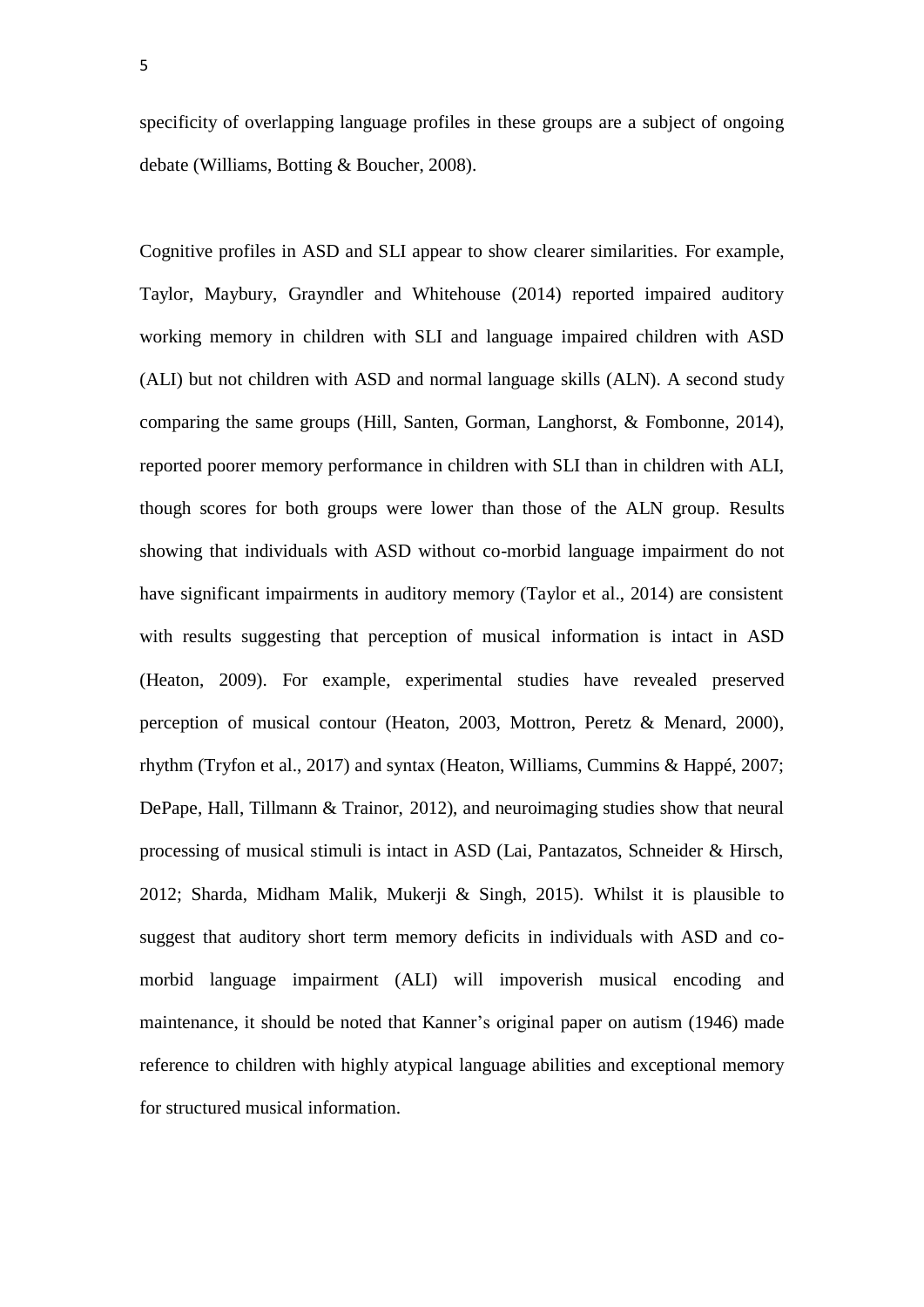One aspect of music perception that has yet to be tested in groups with ASD and SLI is the ability to represent features of a piece of music (e.g., pitch, tempo, timbre) within voluntary musical imagery. Voluntary musical imagery involves the intentional generation of a mental musical image in the absence of a perceived external stimulus. It is differentiated from *involuntary* musical imagery in terms of its intentional initiation; involuntary musical imagery begins without purposeful intention to recall a tune and is generally associated with the "earworm" phenomenon of having a tune stuck in one's head. Early experimental work into voluntary musical imagery, carried out by Halpern (1988; 1989), showed that familiar melodies are represented in auditory images that tend to preserve the original melody's temporal pace and pitch contour. In a study of voluntary musical imagery carried out by Weir, Williamson, and Müllensiefen (2015), participants with varying levels of musical experience were told that they would hear a recording of a familiar song, in which a short section would be muted. They were instructed to carry on imagining the song in their 'mind's ear' during the silent period, after which the music continued at the correct or incorrect pitch or tempo. Participants' subsequent judgements about whether or not the music had been manipulated were strongly influenced by their familiarity with the song.

The overarching aim of the study was to extend research into music perception by investigating voluntary musical imagery in children with neurodevelopmental disorders. The specific aim was to investigate the impact of auditory short-term memory impairments on musical skills in children with ASD and language impairment (ALI) and compare their performance with that of children with SLI and typical development (TD). Research has shown that articulatory suppression lowers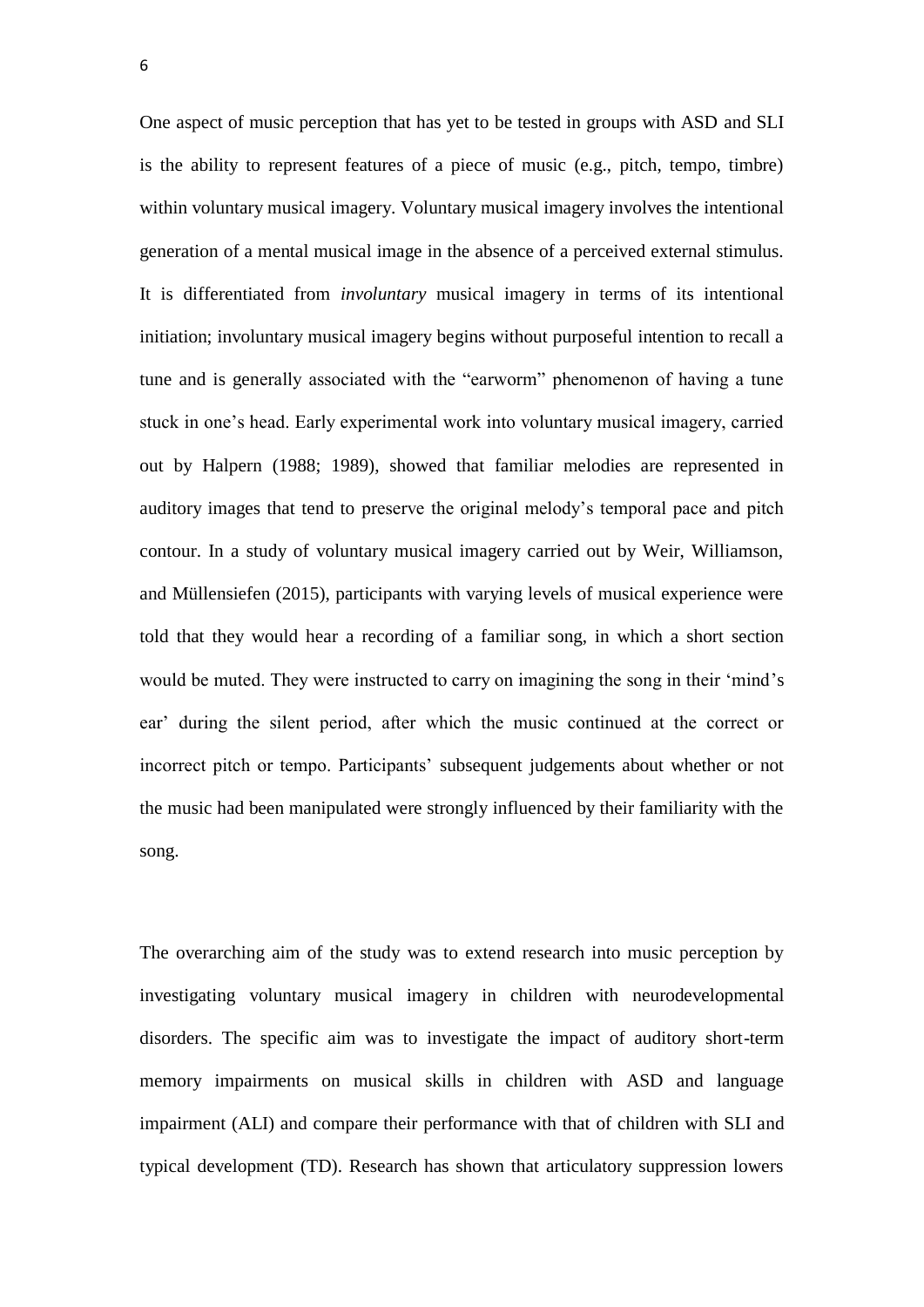voluntary musical imagery performance (Smith, Wilson & Reisberg, 1995) implicating auditory working memory and the phonological loop (Baddeley & Hitch, 1974; Baddeley & Logie, 1992) in musical imagery. As memory impairments have been associated with impairments in music perception in SLI (Jentschke et al., (2008) we hypothesise that voluntary musical imagery performance will be poorer in this group than in age-matched typically developing children. Whilst short-term memory impairments are also characteristic in ALI, Kanner's (1946) clinical report suggests that poor structural encoding of music is not universal in individuals with autism and developmentally atypical language. Further evidence for a potential difference between SLI and ALI comes from studies showing poor discrimination of low level auditory stimuli (Tujala & Leminen, 2017) and enhanced pitch perception in individuals with ASD and language delay (Bonnel, McAdams, Smith, Berthiaume, Bertone, Ciocca, et al., 2010; Heaton, Davis & Happe, 2008a, b). As enhanced pitch discrimination may result in increased acuity of pitch information in long term memory, we hypothesise that the ALI group will show superior performance on the pitch condition compared with the SLI or TD control groups. In music, pitch information is highly salient and this effect may be increased in individuals with ASD and enhanced pitch memory (Heaton et al., 2008). Whilst auditory short term memory impairments in the ALI group might predict poor retention of auditory sequential information, information about tempo is yoked with pitch information during musical encoding, and we hypothesise that the ALI group will perform as well as TD controls on the tempo condition.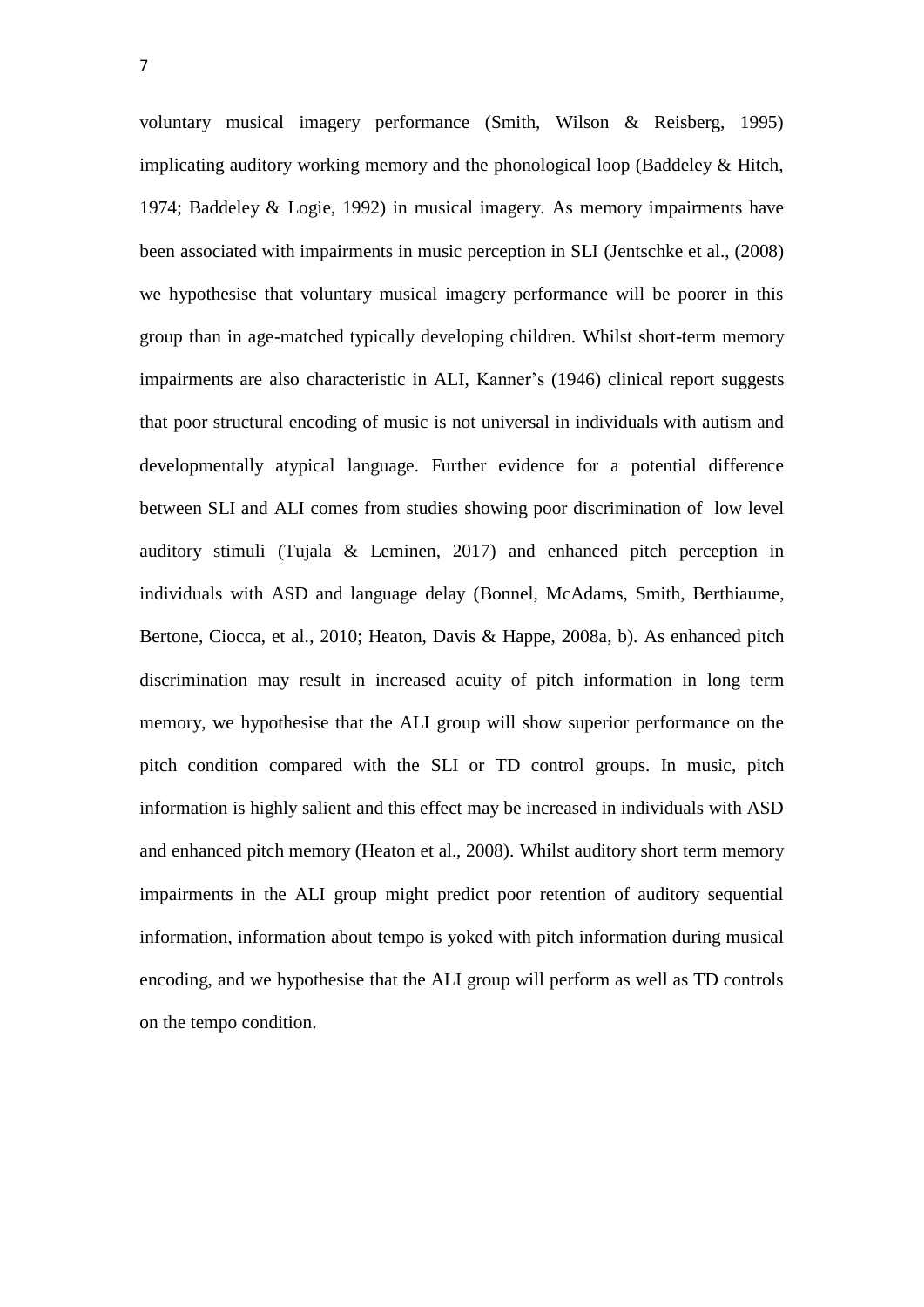#### 2.**.Method**

#### *2.1. Participants*

Participants in the ALI and SLI groups were recruited via quota sampling from a school for children with special educational needs, where formal diagnosis by a qualified clinical team is mandatory for admittance. Inclusion criterion for the ALI group was a primary diagnosis of ASD with no secondary diagnosis of SLI, and inclusion criterion for the SLI was a primary diagnosis of SLI. A group of TD participants was recruited from a mainstream state school. Fifteen participants with ALI (11 males and 4 females), 14 participants with SLI (8 males and 6 females) and 16 TD participants (7 males and 9 females) participated in the study. Within the sample, age ranged between 12 and 15.67 years ( $M = 14.06$ , S.D = 0.97), and the three groups were matched on chronological age. Ethical consent was granted by the ethics committee at Goldsmiths, University of London.

#### *2.2 Materials*

Receptive vocabulary was measured using the British Picture Vocabulary Scale: Second Edition (BPVS-II; Dunn, Dunn, Whetton, & Burley, 1997) and auditory shortterm memory capacity was measured using the digit-span subtest from the Child Memory Scale (CMS; Cohen, 1997). Research into early musical training has reported associated improvements in auditory, cognitive and motor abilities (Hyde, Lerch, Norton, Forgeard, Willianm Evans & Schlaug; Rose, Jones-Bartolli & Heaton, 2017) and data on numbers of hours of formal music or music related activity and parental musical training was collected using a parental report questionnaire (appendix 1). Non-verbal intelligence was measured in the ALI and SLI groups using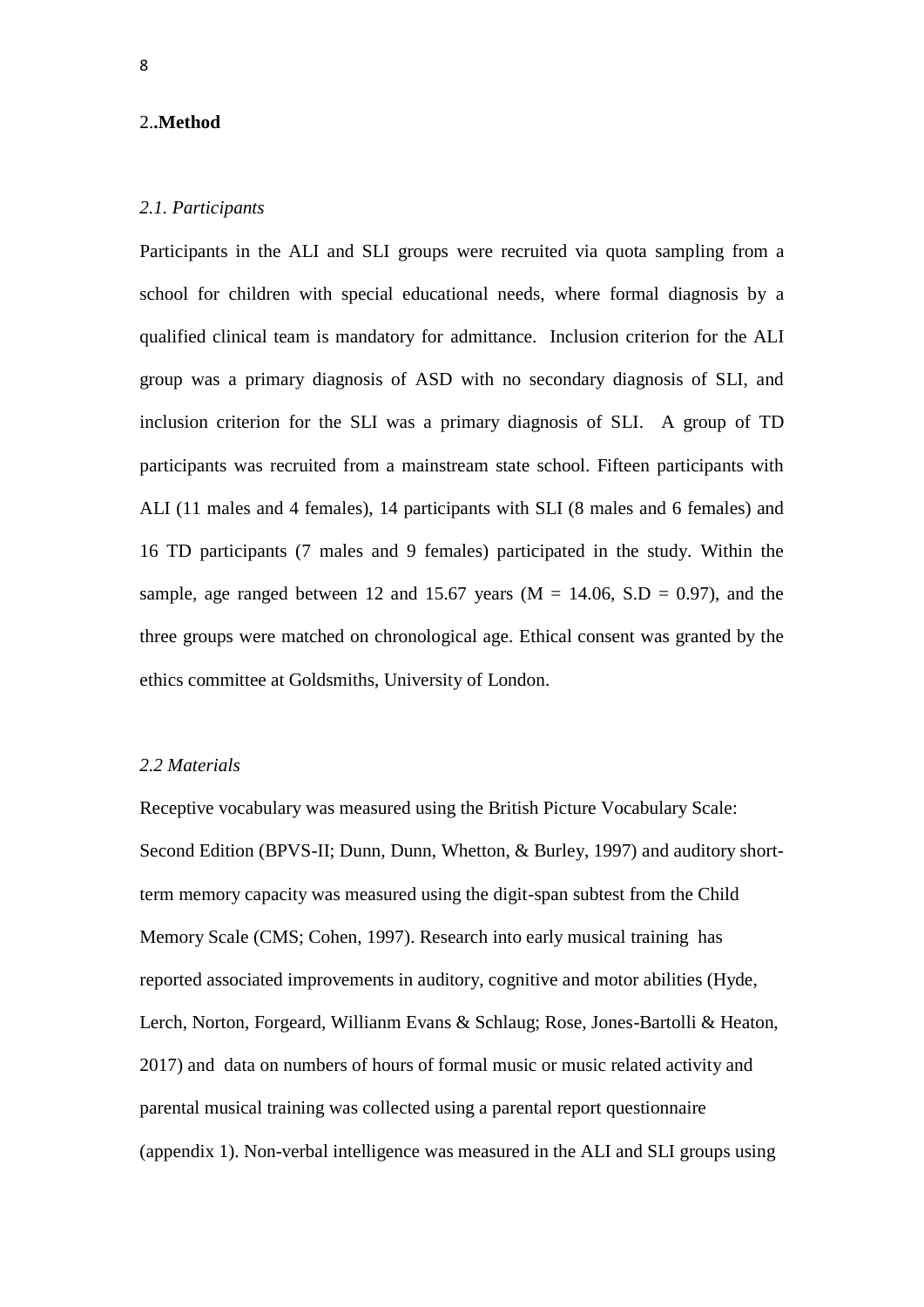the Raven's Progressive Matrices (Raven, 1981). Participants' age, psychometric and musical experience data are presented in Table 1.

#### **Table 1:** *Participants' Psychometric Data*

|                                       | <b>SLI Group</b> | <b>ALI Group</b> | <b>TD Control Group</b> |
|---------------------------------------|------------------|------------------|-------------------------|
| Age (Years) - Mean (S.D)              | 14.10(0.91)      | 14.78(0.97)      | 13.79(1.02)             |
| $RPM - Mean (S.D)$                    | 20.36(6.20)      | 20.40 (6.20)     |                         |
| <b>BPVS</b> score - Mean (S.D)        | 57.43 (7.13)     | 63.27(13.11)     | 100.60 (12.27)          |
| Digit Span score - Mean (S.D)         | 3.86(2.35)       | 5.20(3.03)       | 14.80(3.76)             |
| <b>Musical Experience– Mean (S.D)</b> | 10.14(3.82)      | 12.8(5.19)       | 14.20(3.61)             |
|                                       |                  |                  |                         |

#### **2.3. Stimuli: Musical Imagery Task**

In consultation with the music teachers at the participating school, an initial group of ten songs taught in music class and featured in school concerts and plays was compiled. From these ten songs, each participant was invited to select the five songs he/she knew best for use as stimuli in the experiment (one for the practice trial, four for experimental trials). In order to avoid excessive use of the same musical stimuli in the experiment, two separate 25-second excerpts that retained memorable parts of the songs (e.g. first verse, chorus, hook) were cut from the songs. Five-second silences were then interjected at the 10-second mark of each excerpt. Accordingly, each trial began with the excerpt playing for 10 seconds, followed by a 5-second silence, then back into a continuation of the song that played for another 10 seconds. This latter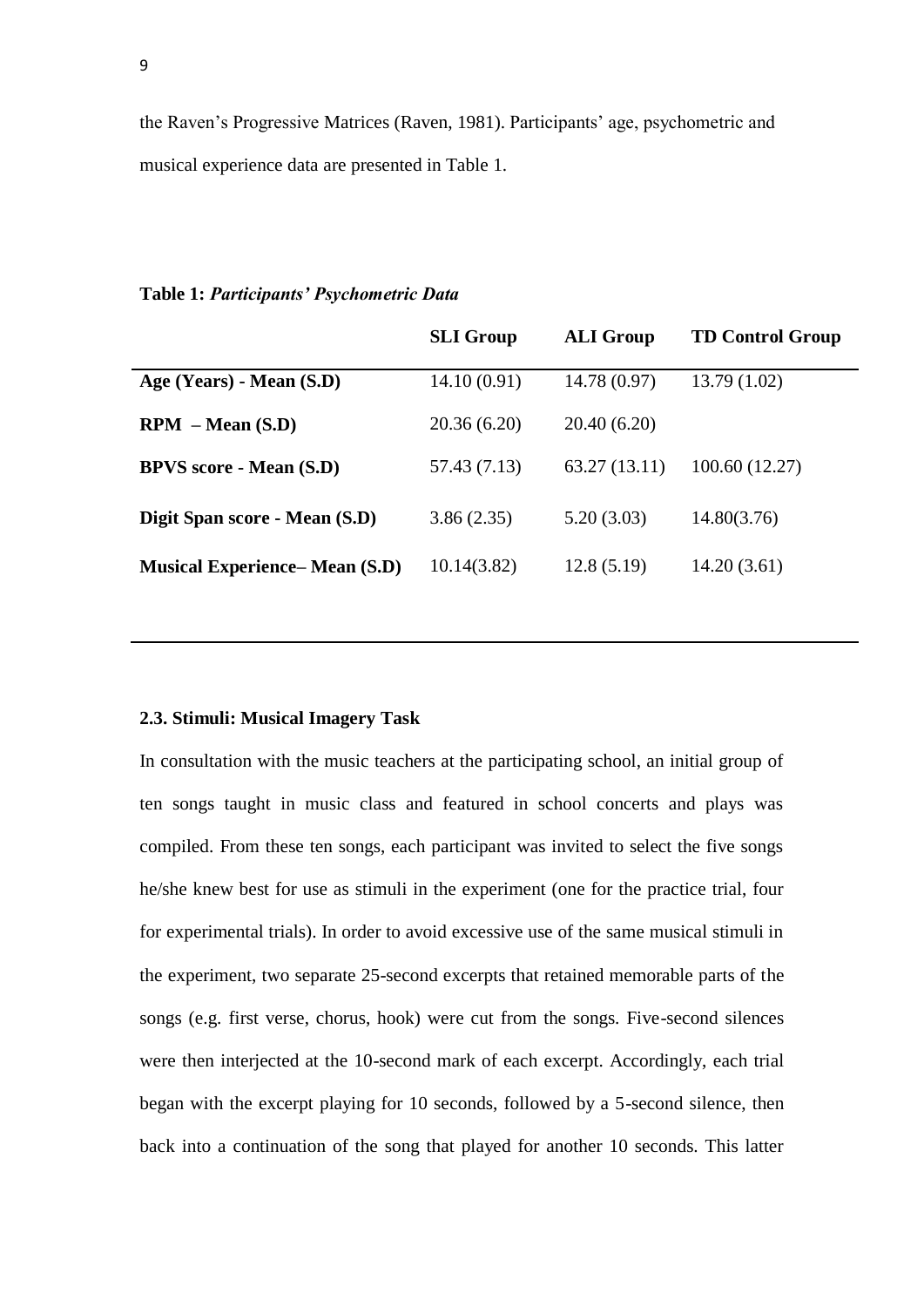continuation would play at either the correct or incorrect pitch or tempo. In the pitch condition, there were three levels of modifications, i) one semitone flat, ii) no pitch change and iii) one semitone sharp; in the tempo condition the three levels of modifications were i) 7 beats per minute (BPM) slower, ii) no tempo change and iii) 7 BPM faster. The pitch shifts and tempo manipulations were made using Adobe Audition CS6 editing software. The dimensions of change for both the pitch and tempo conditions were informed by pilot testing.

In order to control for potential distortions elicited by the process of pitch shifting or time stretching, a two-step audio manipulation was carried out (Jakubowski, Müllensiefen, & Stewart, 2016; Schellenberg & Trehub, 2013). For example, in a pitch condition where the continuation needed to be a semitone sharp: the audio before the silence would be shifted up one semitone, then back down one semitone to its original pitch, whereas the audio after the silence would be shifted up two semitones, then back down one semitone to reach the desired pitch level of one semitone sharp. Accordingly, rather than just manipulating the audio after the silence, every part of each trial underwent the same degree of interference and processing. During each condition, presentation of the songs was randomized using 'shuffle' on iTunes with the volume set at 75% on a Lenovo G400s laptop. Participants heard the stimuli through a pair of Sennheiser eH150 headphones. As the same 4 songs were used for both the pitch and tempo conditions, each with 3 levels, a condition would present in blocks of 12 (4 songs x 3 levels), with both pitch and tempo conditions, summing to 24 trials in total.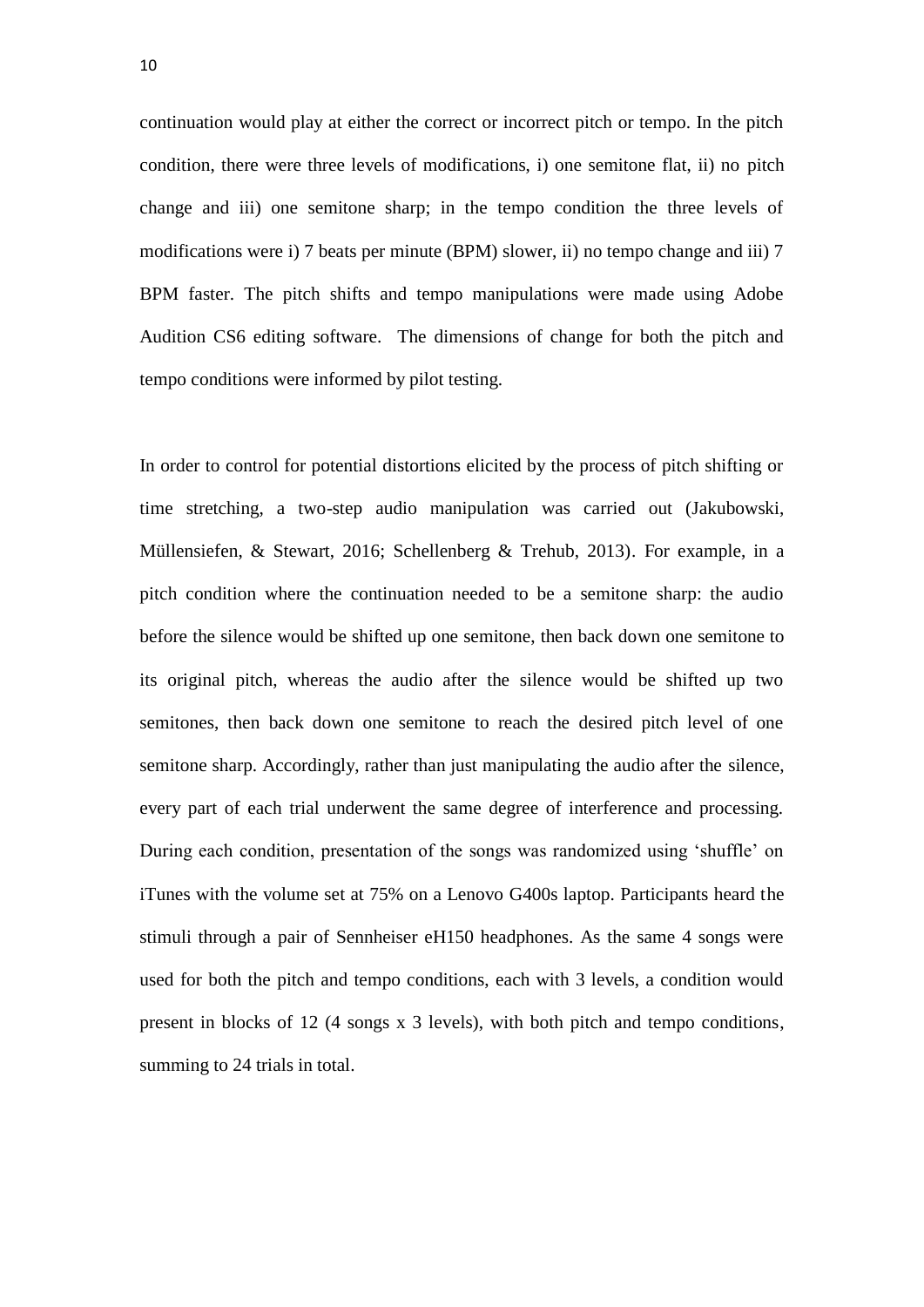#### **2.4. Procedure**

To avoid experimenter effects, the experimenter was blind to the diagnosis of the children in the special needs school during testing. The school music teacher was provided with the inclusion criteria (age, diagnosis) and selected participants, but did not disclose diagnostic information until data collection was completed. The experiment was carried out in quiet rooms at the participating schools. The children were given a simple description of the study and made aware of their right to withdraw from the study at any point. Once verbal consent was obtained, the BPVS-II and the CMS digit-span subtest were administered. In order to control for potential differences in non-verbal intelligence in the language impaired groups, the children in the ALI and SLI groups also completed the Raven's Matrices test (1981). The children were then asked which five of the ten prepared songs they knew best and these were selected for the experiment. One of the five songs was used for a practice trial in which children were familiarised with the experimental procedure and given an opportunity to distinguish a pitch or tempo manipulated continuation from a nonmanipulated continuation. Once participants demonstrated understanding of the task requirements, they were told to make their own judgements about the manipulation in the remaining trials. Participants were requested to indicate 'change' or 'no change', either verbally or by use a pointing system, and responses were scored for accuracy. The pointing system involved the provision of two A4 size cards stating 'yes change' and 'no change'. Conditions (pitch or tempo manipulation) were randomised across participants and at the beginning of each block of trials, they were told to listen out for either pitch or speed changes. Upon task completion, participants were congratulated and thanked, then provided with a debrief form for their parents.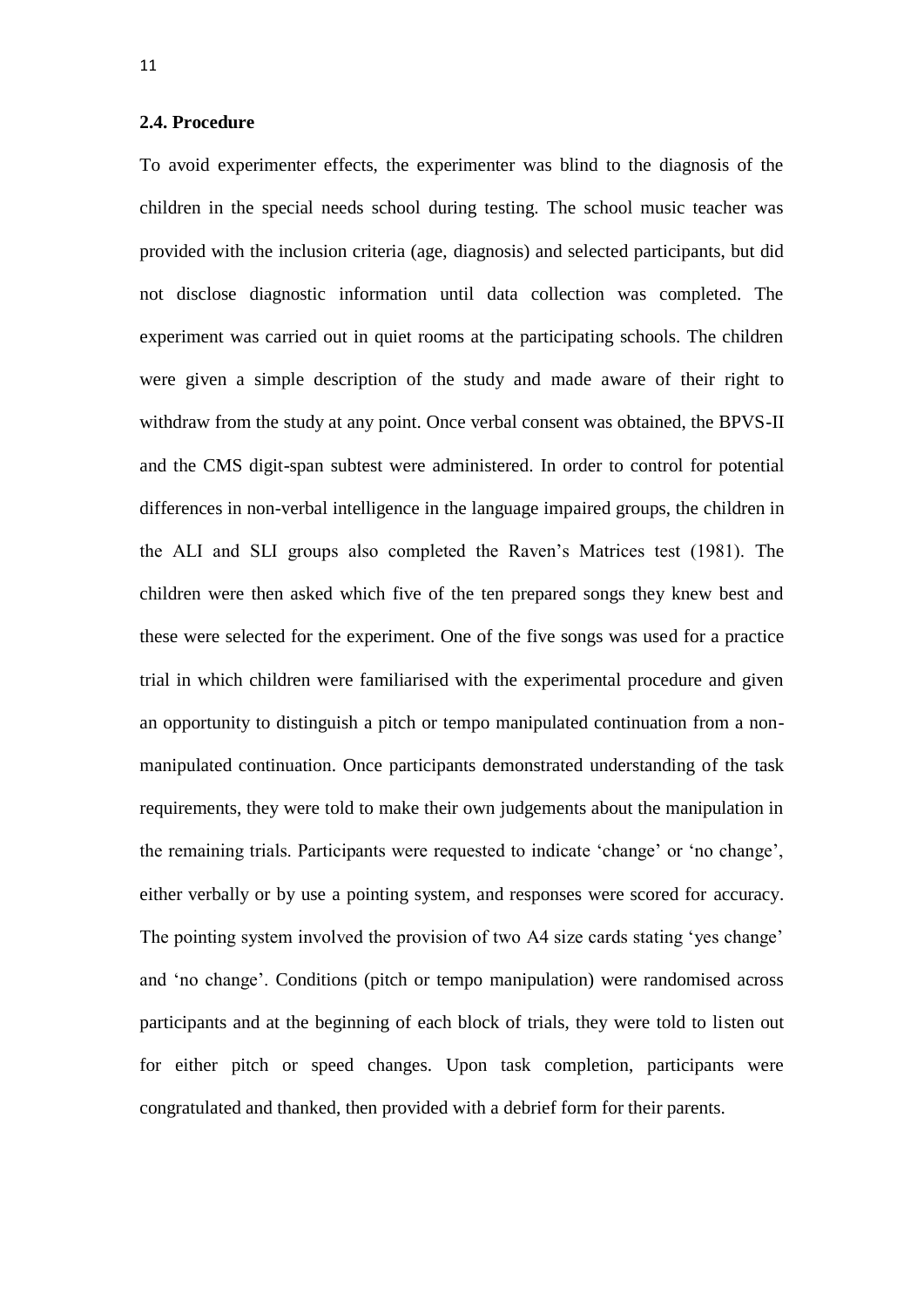#### **3. Results**

#### 3.1.**Analysis of matching and background data**

An initial analysis was carried out on the psychometric data shown in table one. A one-way ANOVA carried out on the data for the three groups failed to reveal significant differences on age  $(F(2, 42) = 1.23, n.s.)$  or musical experience  $(F(2, 42))$  $(42) = 2.34$ , n.s.). However, the three groups did differ on BPVS scores ( $F(2, 42) =$ 46.40,  $p < .001$ ). Tukey's HSD post hoc test showed that the SLI and ALI groups achieved significantly lower scores than the TD group. An independent samples ttest, carried out on BPVS data for the SLI and ALI groups failed to reveal a significant group difference,  $t(27) = 1.47$  (n.s.). As figure one shows, the SLI and ALI groups showed a very similar profile of performance on the BPVS test.

#### Figure one: *BPVS scores for SLI and ALI groups*



There was a significant between-group difference on the digit span test (*F*(2, 42  $=51.66$ ,  $p < .001$ ). Tukey's HSD post hoc test showed that SLI and ALI groups achieved significantly lower scores than the TD group. An independent samples t-test was carried out on digit-span scores for the SLI and ALI groups and failed to reveal a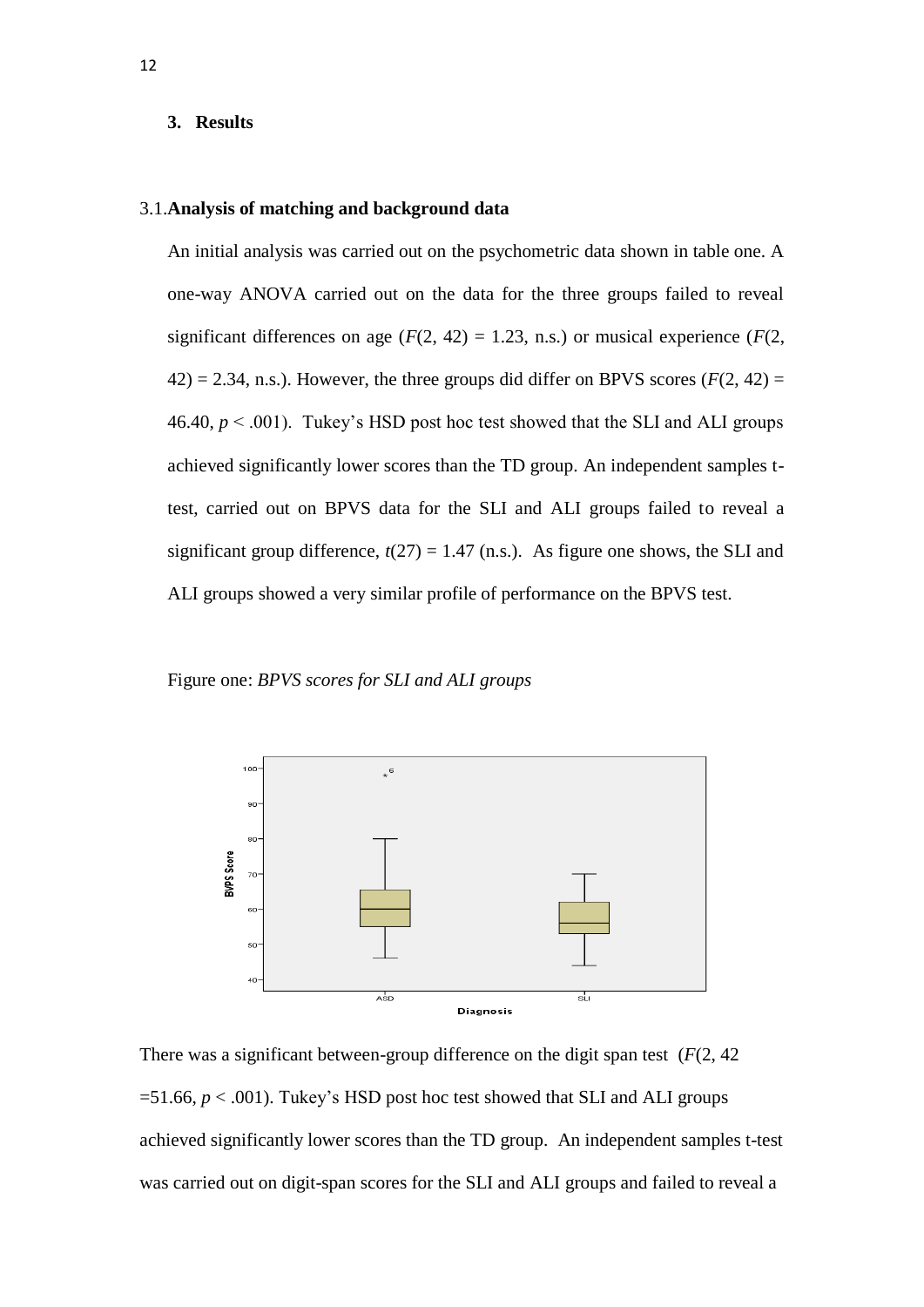significant group difference,  $t(27) = 1.33$  (n.s.). As figure 2 shows, the SLI and ALI groups showed a very similar profile of performance on the digit-span test.

Figure two: *Digit span scores for SLI and ALI groups*



Raven's Progressive Matrices test scores did not differ across the SLI and ALI groups  $(t (27) = .02, n.s.)$  Scores are shown in figure 3

Figure three: *Raven's Progressive Matrices scores for SLI and ALI groups*

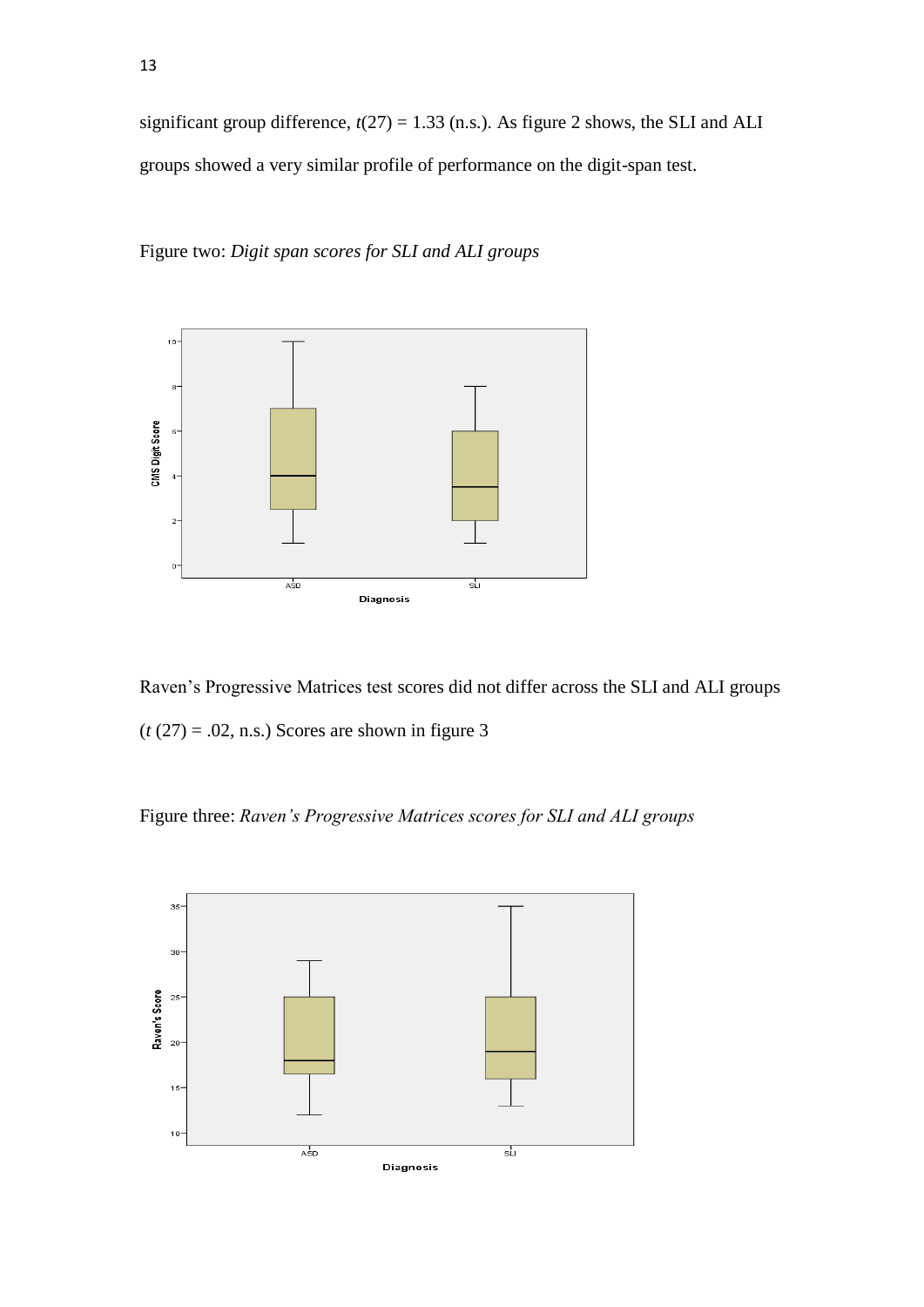#### **3.2. A priori contrast analysis of Musical Imagery data**

Means, standard deviations and ranges for performance on the pitch and tempo conditions of the voluntary musical imagery task are shown in Table 2.

## **Table 2:** *Means and standard deviations for task performance across diagnostic groups*

|                         | <b>SLI Group</b> | <b>ALI Group</b> | <b>TD</b> Group |
|-------------------------|------------------|------------------|-----------------|
| Pitch Task - Mean (S.D) | 7.14(1.75)       | 9.07(1.75)       | 8.67(0.98)      |
| Range                   | 6                | 6                | 5               |
| Tempo Task - Mean (S.D) | 6.64(2.24)       | 8.47(1.69)       | 8.40 (1.72)     |
| Range                   | 7                | 5                | 6               |

As previous research has suggested links between superior pitch processing and language delay in ASD, an *a priori* contrast analysis was carried out comparing the ALI group with the SLI and TD groups combined on this condition. This revealed superior performance in the ALI group:  $t(42) = 2.51$ ,  $p = .016$ . This effect is shown in figure 4.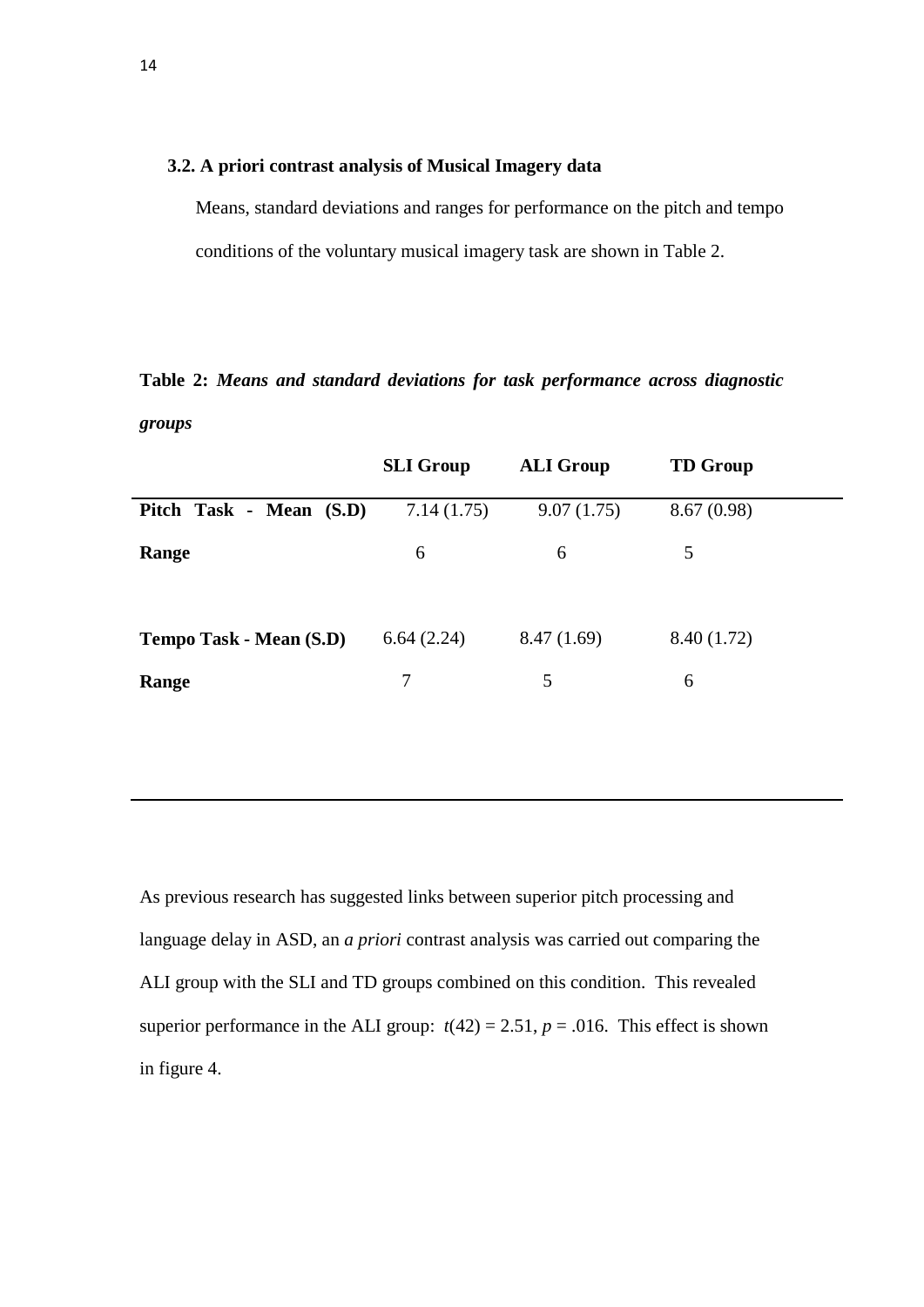



For tempo, three separate contrast analyses were carried out, comparing one group with the remaining two. Of these, after a Bonferroni adjustment for the three comparisons, only the contrast comparing the combined ALI and TD groups with the SLI group was significant:  $t(42) = 2.7$ ,  $p = .01$ , This effect is shown in figure 5.

Figure five: *SLI, ALI & TD scores on the tempo condition*

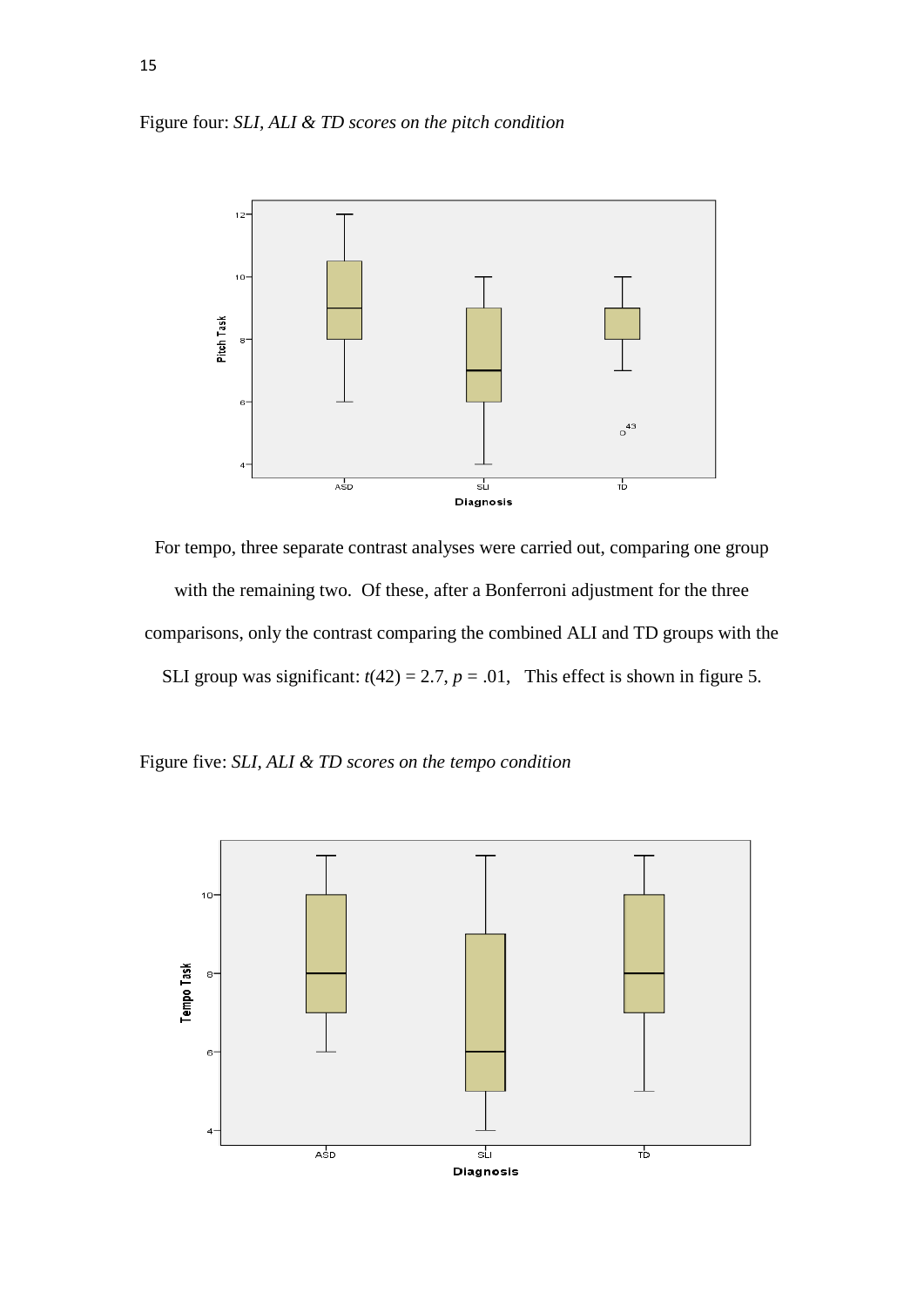As sample sizes were relatively small for each group, the Shapiro-Wilk test was used to investigate normality of data. This failed to reveal significant results for either pitch or tempo conditions within groups (Pitch: ALI:  $p = 0.694$ ; SLI:  $p = 0.598$ ; TD:  $p =$ 0.07; Tempo: ALI:  $p = 0.271$ ; SLI:  $p = 0.081$ ; TD:  $p = 0.156$ ). As Levene's test of homogeneity of variance was also non-significant for both pitch ( $p = 0.061$ ) and tempo ( $p = 0.481$ ), the statistical assumptions for ANOVA were met.

#### **3.3. ANOVA analysis of Musical Imagery data**

A 2x3 mixed ANOVA was carried out on the data, with musical imagery condition (2 levels: pitch/tempo) as the within-subjects variable, and diagnosis (3 levels: SLI/ALI/TD) as the between-subjects variable. This analysis failed to reveal a significant main effect of musical imagery condition  $(F(1, 42) = 2.967, p = 0.092, \eta_p^2)$ = 0.067), or a condition by diagnosis interaction,  $(F(2, 42) = 0.142, p = 0.868, \eta_p^2 =$ 0.007). However, the main effect of diagnosis was significant at the 0.01 level: *F* (2, 42) = 4.378, *p* = 0.003,  $\eta_p^2 = 0.250$ . Post-hoc Bonferroni-adjusted multiple t-test comparisons showed that while total VMI scores did not differ between the ALI and TD groups, SLI group scores were significantly lower than these two groups

combined.

# **3.4 Correlational analysis: investigating associations between musical imagery, memory and language data**

In order to further explore the data, scores for pitch and tempo conditions were correlated. The correlation was highly significant for the SLI group ( $r = .76$ ,  $p = .002$ )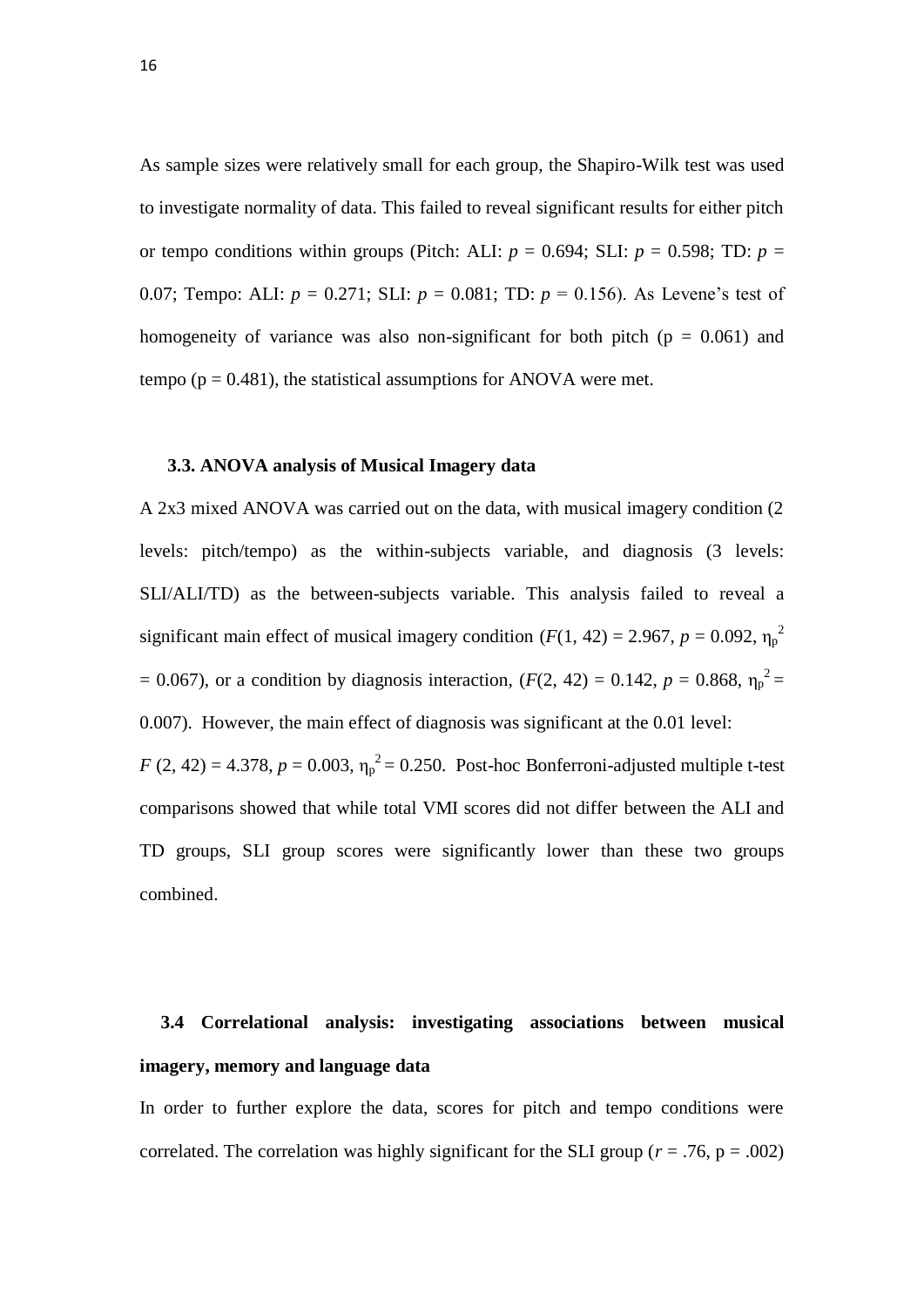but not for the ALI  $(r = .40)$  or the TD group  $(r = .39)$ . As scores for the two experimental conditions were highly correlated for the SLI group, pitch and tempo task scores were summed before examining correlations with the vocabulary and memory data. The analysis showed that total scores on the voluntary musical imagery task significantly correlated with the digit span scores  $(r(14) = 0.661, p = 0.01)$ , but not with the BPVS scores  $(r(14) = -0.152, p = 0.604)$ . As the correlations for the two experimental conditions were not significantly correlated for the ALI and TD groups vocabulary and memory data were correlated with each of the two experimental conditions. For the ALI group scores on the pitch condition did not significantly correlate with BPVS  $(r = -.32)$  or digit span scores  $(r = .36)$ . Scores on the tempo condition did not correlate with BPVS ( $r = 004$ ) or digit span ( $r = 16$ ). For the TD group scores on the pitch condition were significantly correlated with scores on the BPVS  $(r = .59, p = .017)$  but not on the digit span test  $(r = .14)$ . Scores on the tempo condition did not correlate with BPVS ( $r = 07$ ) or digit span ( $r = 29$ ).

#### **4 Discussion**

The results from the study revealed striking differences between groups of children with ALI and SLI on a test of musical imagery. Children with SLI performed at significantly lower levels than children with ALI and TD on both tempo and pitch conditions of the task. In contrast children with ALI performed as well as TD children on the tempo condition and at a significantly higher level than TD children on the pitch condition of the task. Previous studies comparing children with ALI and SLI have reported similar levels of auditory short term memory impairments in the two groups (Hill et al., 2004) and this was observed in current the study. Auditory short term memory scores did not differ across groups and both groups were very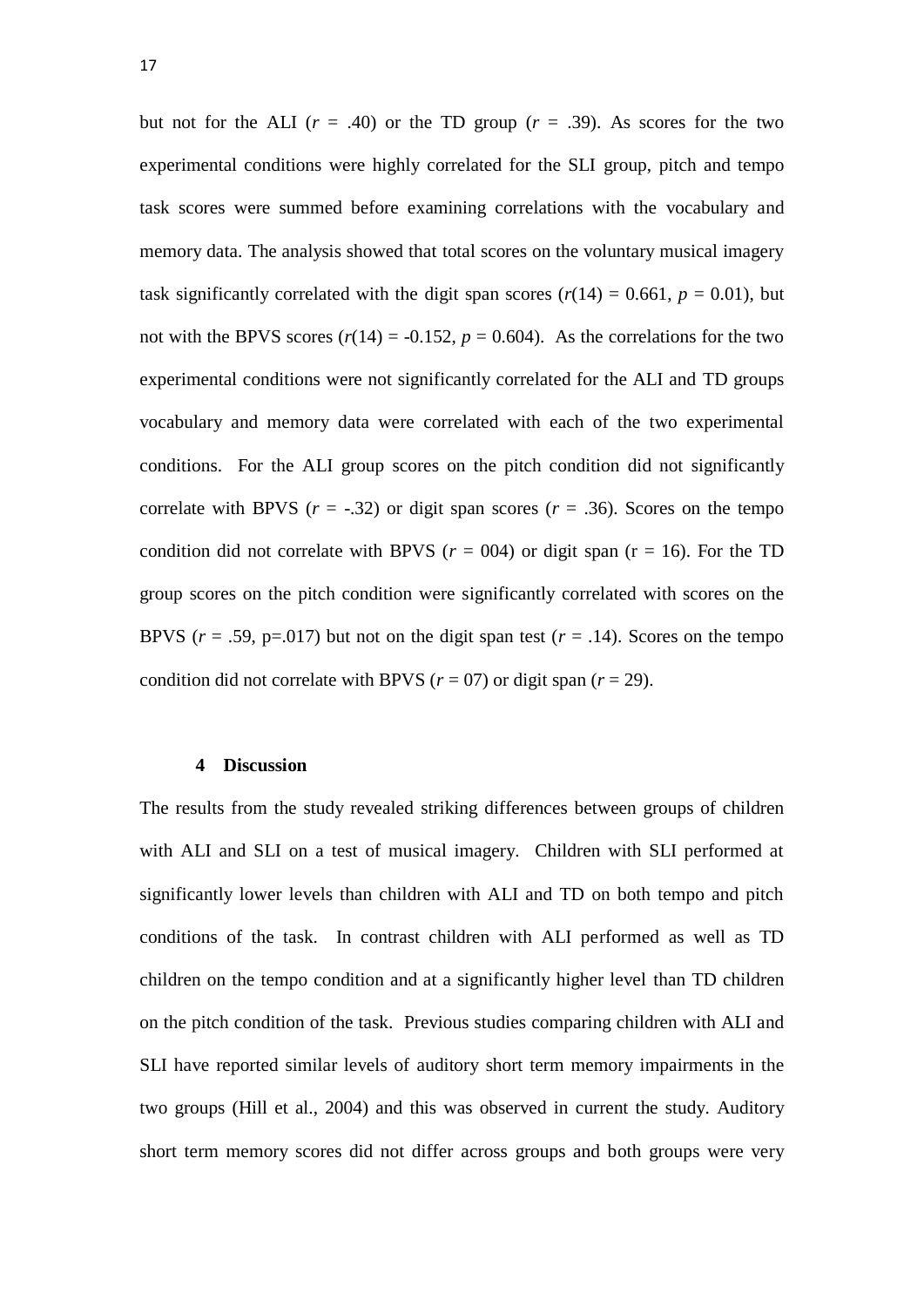impaired when compared with age matched TD controls. The analysis of the receptive vocabulary data revealed the same pattern, although a small minority of participants in the ALI group achieved BPVS scores that were within the normal range. This is consistent with research showing that receptive vocabulary scores may be relatively preserved in individuals with ASD who show significant impairments in high-order language skills (e.g. syntax, semantics, pragmatics) (e.g. Kjelgaard & Tager-Flusberg, 2001). In the study the correlation between BPVS and experimental scores was not significant for the ALI group and individuals with relatively intact receptive vocabulary were not advantaged on the musical task. As the comparison of the Raven's matrices data failed to reveal significant differences between SLI and ALI groups, difference on the music task could not be explained by differences in levels of non-verbal intelligence or receptive vocabulary.

The pattern of correlations between measures of auditory short term memory and musical imagery showed a marked difference across groups and raised questions about the cognitive and memory processes involved in task performance. In the task the participants heard an incomplete section of familiar music, then after a short break, heard a congruent or incongruent final phrase. Poor identification of congruent phrases could then reflect an impoverished long-term memory representation of the musical excerpt and/or the demands of the task on auditory short-term memory. For TD children the correlation between experimental and digit span scores was not significant and this suggests that short-term auditory memory does not play a major role in the task of accessing and assessing well learned musical material in children without language impairment. In contrast to the pattern reported for the TD group, auditory short-term memory scores were significantly correlated with both conditions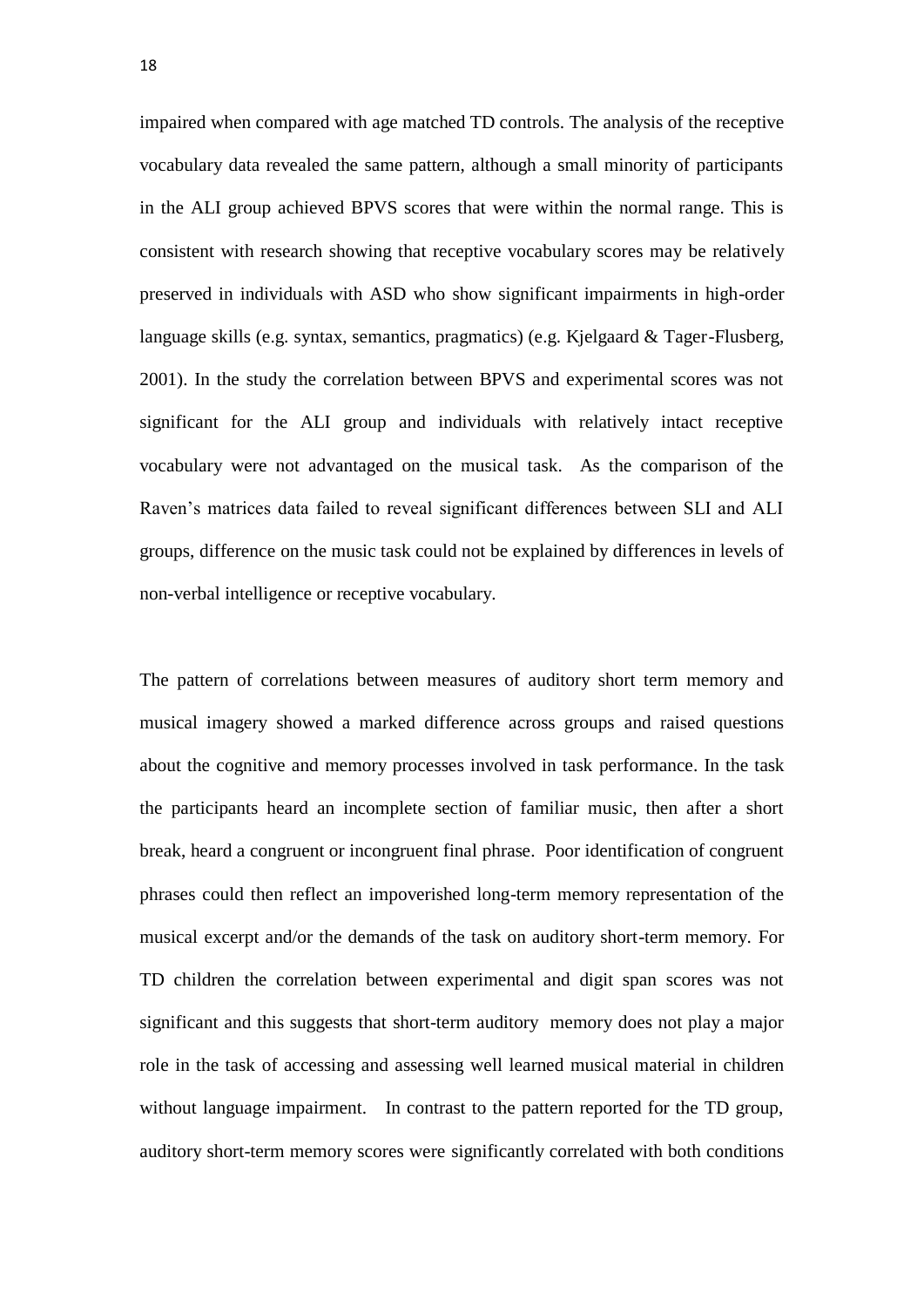of the musical task for participants with SLI. However whilst digit span scores were low in the ALI group, they performance as well or better than TD controls and their digit span scores did not correlate with their musical imagery scores.

Low digit span scores have been implicated in the language impairment in SLI. For example, in a recent study, [Lukács, Ladányi,](https://www.ncbi.nlm.nih.gov/pubmed/?term=Luk%C3%A1cs%20%C3%81%5BAuthor%5D&cauthor=true&cauthor_uid=26280300) [Fazekas and Kemény \(2016\)](https://www.ncbi.nlm.nih.gov/pubmed/?term=Fazekas%20K%5BAuthor%5D&cauthor=true&cauthor_uid=26280300) showed that significant differences in discriminating groups with SLI and TD on verbal measures of executive functioning, were eliminated when digit span scores were covaried in the data analysis. In the current study SLI particiapnts performed poorly on the musical imagery task and their scores were significantly correlated with this digit span scores. Whilst this suggests a causal link between digit span and musical imagery performance in the SLI group, this explanation cannot hold for the ALI group, for whom the correlation was not significant. One possibility is that the musical impairment in the SLI group is causally linked with another variable that correlates with digit span but was not measured in the study. In a recent experiment Conti-Ramsden, Ullman and Lum (2015) investigated the contribution of the working, procedural and declarative memory systems on receptive grammar skills in children with TD and SLI. The results showed that whilst procedural memory alone predicted levels of receptive grammar for TD children, children with SLI relied on the suboptimal declarative memory system. Neuroimaging studies have shown that linguistic and musical syntax rely on similar neural mechanisms in TD persons (Maess, Koelsch, Gunter, & Friederici, 2001; Sammler, Koelsch, & Friederici, 2011; Kunert, Willems, Casasanto, Patel & Hagoort, 2015) and Jentschke et al., (2008) reported abnormalities in musical syntax processing in SLI. However, sensitivity to musical syntax develops over time and in response to the musical environment. Impairments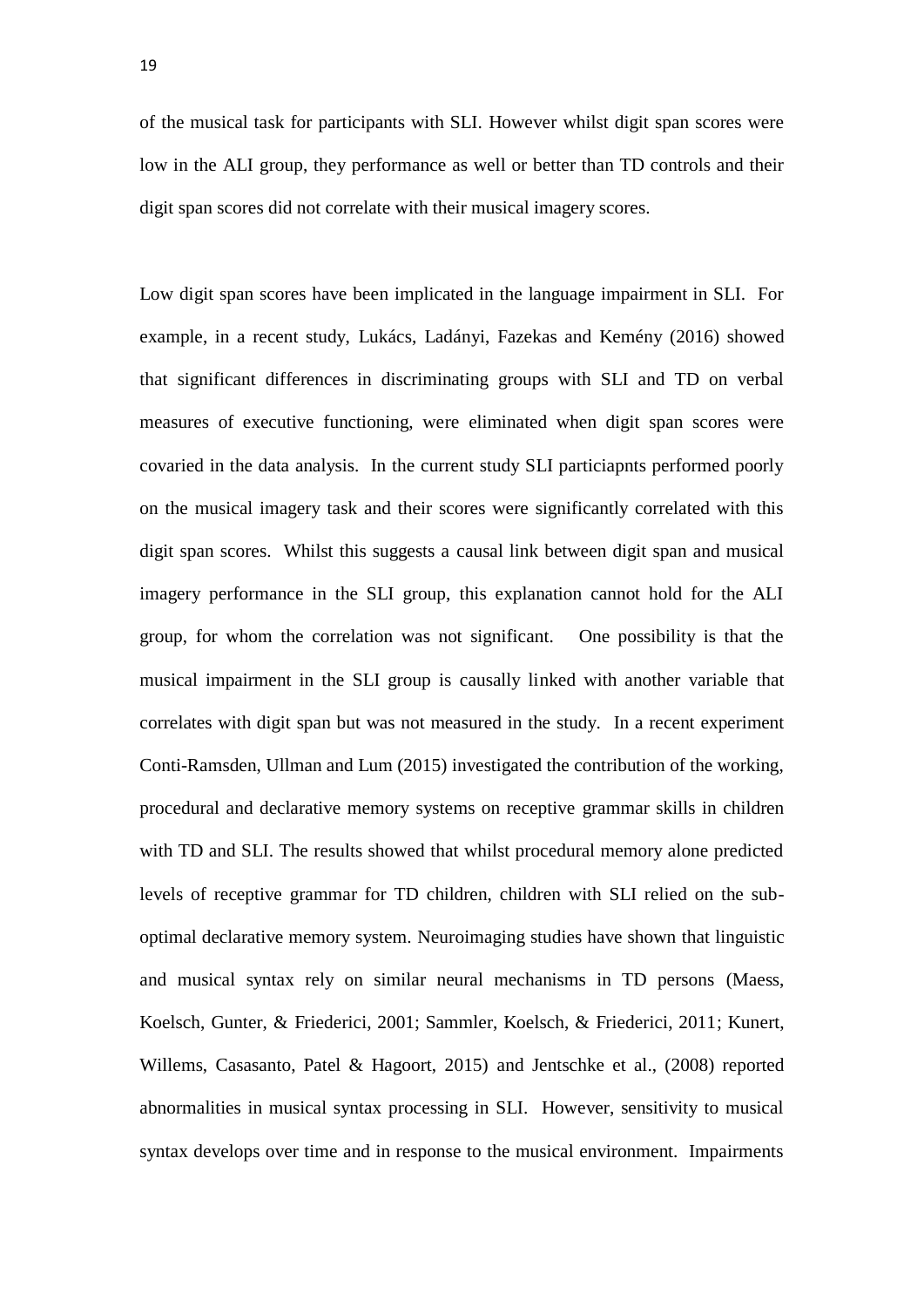in low-level auditory discrimination, sensory memory (Kujala & Leminen, 2017) and auditory short term memory [\(Lukács](https://www.ncbi.nlm.nih.gov/pubmed/?term=Luk%C3%A1cs%20%C3%81%5BAuthor%5D&cauthor=true&cauthor_uid=26280300) et al., 2016), reported in SLI are likely to curtail the child's ability to engage with the musical environment and develop and understanding of musical syntax. Language intervention studies have reported improvements in speech-sound discrimination in SLI (Pihko et al., 2007) and music therapy may plan an important role in improving auditory discrimination and sensory memory in this group. Research using musical tasks that rely on early perceptual and short-term memory abilities will be important in informing our understanding of musical impairments in SLI and will also provide a scientific basis for music therapists working this these children.

Whilst the comparison of the SLI and ALI groups showed strikingly different patterns of performance, TD/ALI group differences were considerably less marked. There was no significant difference between the groups on the tempo condition of the musical imagery task, and the pattern of correlations across conditions and between musical and background data also showed similarities. For example, correlations across pitch and tempo conditions were not significant and auditory short term memory scores did not correlate with performance on either conditions for ALI or TD groups. The correlation between receptive vocabulary and tempo scores were also not significant for the ALI or TD groups. Whilst speech and music are both rhythmically patterned stimuli, temporal organisation is considerably more specific in music than in speech and temporal identifications skills may not generalise across music and language domains. One very interesting difference between the ALI and TD groups was that performance on the pitch conditions was significantly correlated with receptive vocabulary scores for the TD but not the ALI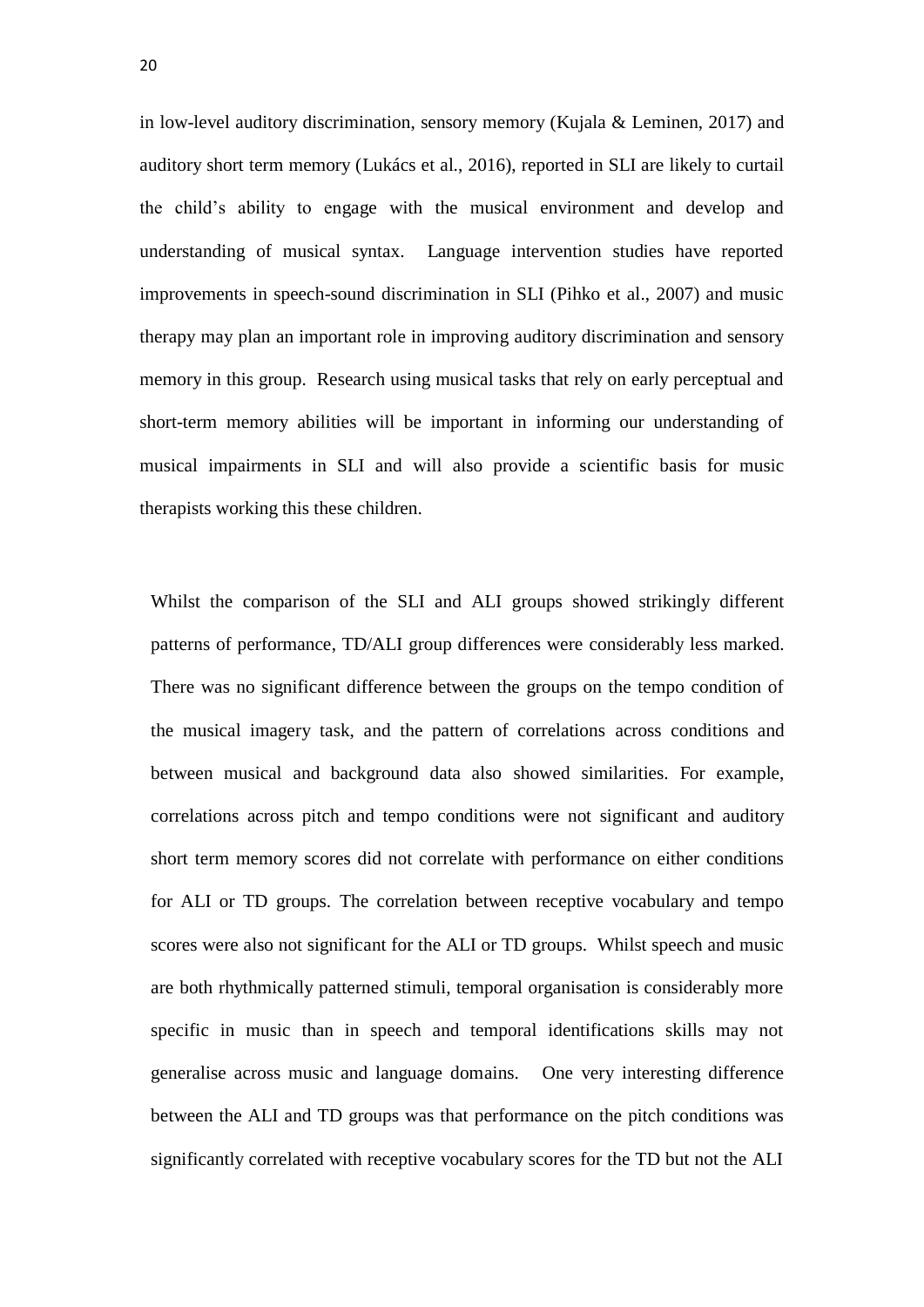group. Good pitch discrimination is likely to advantage acquisition of both linguistic and musical information at the early stages of development and this may explain the positive correlation reported for the TD group. However, for the ALI group superior pitch processing skills appeared to be independent of receptive vocabulary skills and this merits further consideration. Previous findings showing enhanced pitch perception in individuals with ASD and impaired or delayed language skills (Bonnel et al., 2010; Heaton et al., 2008a, Heaton et al., 2008b) have been interpreted in the context of the Enhanced Perceptual Functioning model of ASD (Mottron, Dawson, Soulieres, Hubert & Burack, 2006). However, differences in the correlates of pitch perception in ALI and TD raise questions about the function and development of pitch perception in these groups.

An assumption of cognitive neuroscience approaches to development, is that the infant's patterns of attention or interests, facilitates access to new sources of information that result in increasing neural specialisation over time (Johnson, 2011). According to this framework, atypical development, may reflect altered constraints, for example in perceptual, cognitive and/or memory ability, that limit the infant's exposure to inputs necessary for the development of brain specialisations. Infants with ASD show reduced attention to social stimuli in the period when the foundations of language are normally established (Boucher, 2012) and Kuhl and colleagues (2013) showed that severe impairments in the ability to attend to linguistically relevant information in social contexts, results in reduced neural specialisation for speech stimuli. Whilst relatively preserved language skills are observed in some children with ASD (Kjelgaard & Tager-Flusberg, 2001; Tager-Flusberg et al., 2005; Szatmari et al., 2000; Pickles et al., 2009), social/communication impairment in ASD do not provide optimal conditions for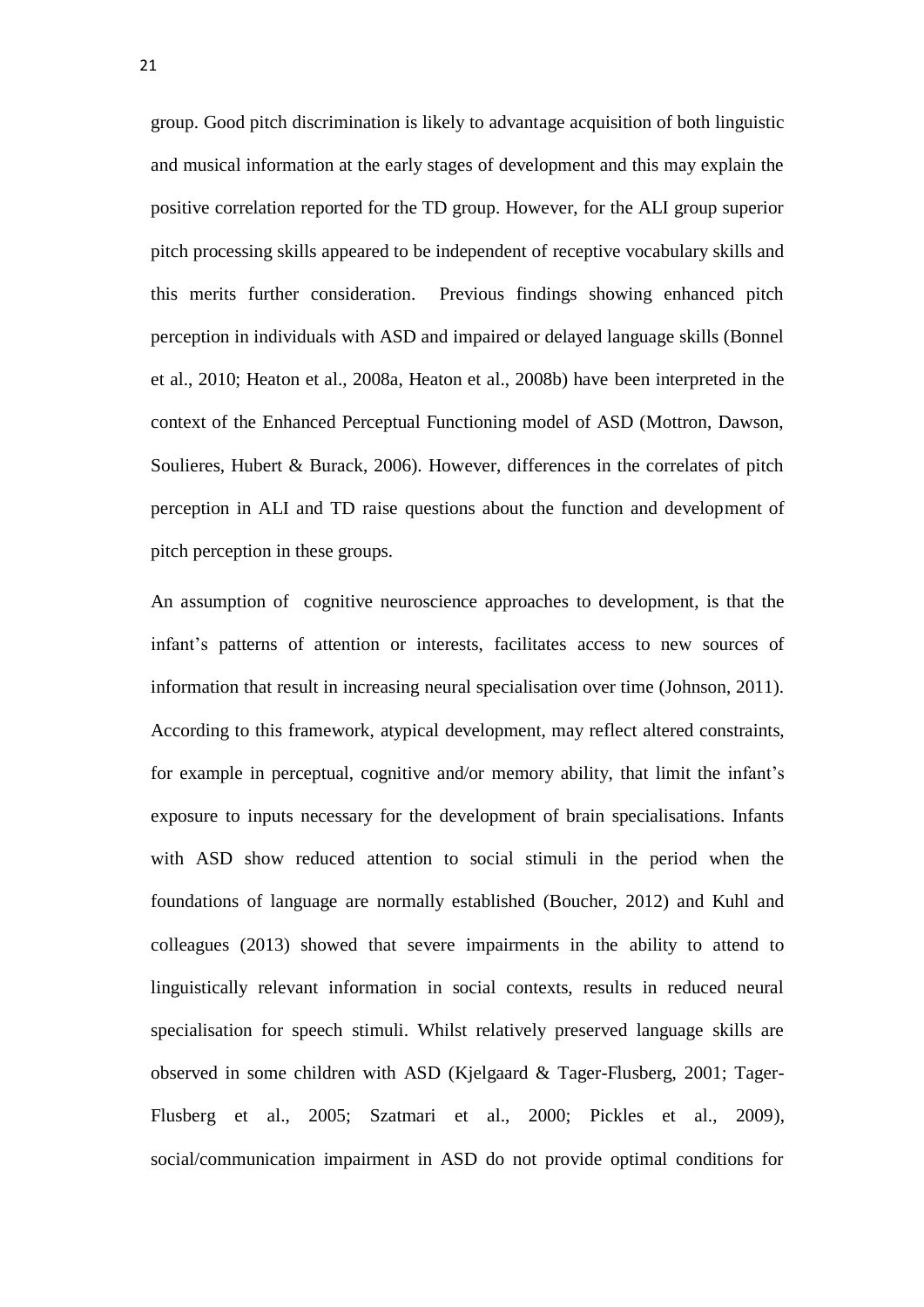language acquisition. However, the effects of these constraints are likely to differ across functional domains. Music and speech show similarities at the psychoacoustic and structural levels (Patel, 2008), but differ in ways that may help explain the pattern of impairment language and spared musical skills in ASD. Music is perceptually rich, highly structured, emotionally powerful and less specified in semantic meaning than language (Cross, 1999). Speech acts require a socially contextualised response from listeners whilst music can be experiences without such social demands, In addition to differences in the social/communication aspects of music, psychoacoustic differences across domains may also play a role in explaining spared musical skills in ALI. Musical timbre refers to the use of different musical instruments or voices for colouristic purposes whilst timbre in speech results from the alternation of consonants and vowels in rapid succession. Work by Kuhl et al., (2013) has shown that the ability to decode complexity in speech is compromised by an early inattention to social stimuli in ASD and this is consistent with neuro-constructivist models of development. In two recent neuroimaging studies, children with ASD showed atypical neural processing of speech stimuli and typical neural processing of song (Lai et al., 2012; Sharda et al., 2015), and this suggests that social, communication impairments, characterising ASD, do not constrain music in the same way as language.

Studies of early musical abilities in TD infants and children have revealed surprisingly sophisticated early musical abilities that increase in response to informal (listening) as well as formal (musical training) musical exposure over time (McPherson, 2015). Such findings are consistent with evidence suggesting that postnatal structural and functional development is influenced by the environment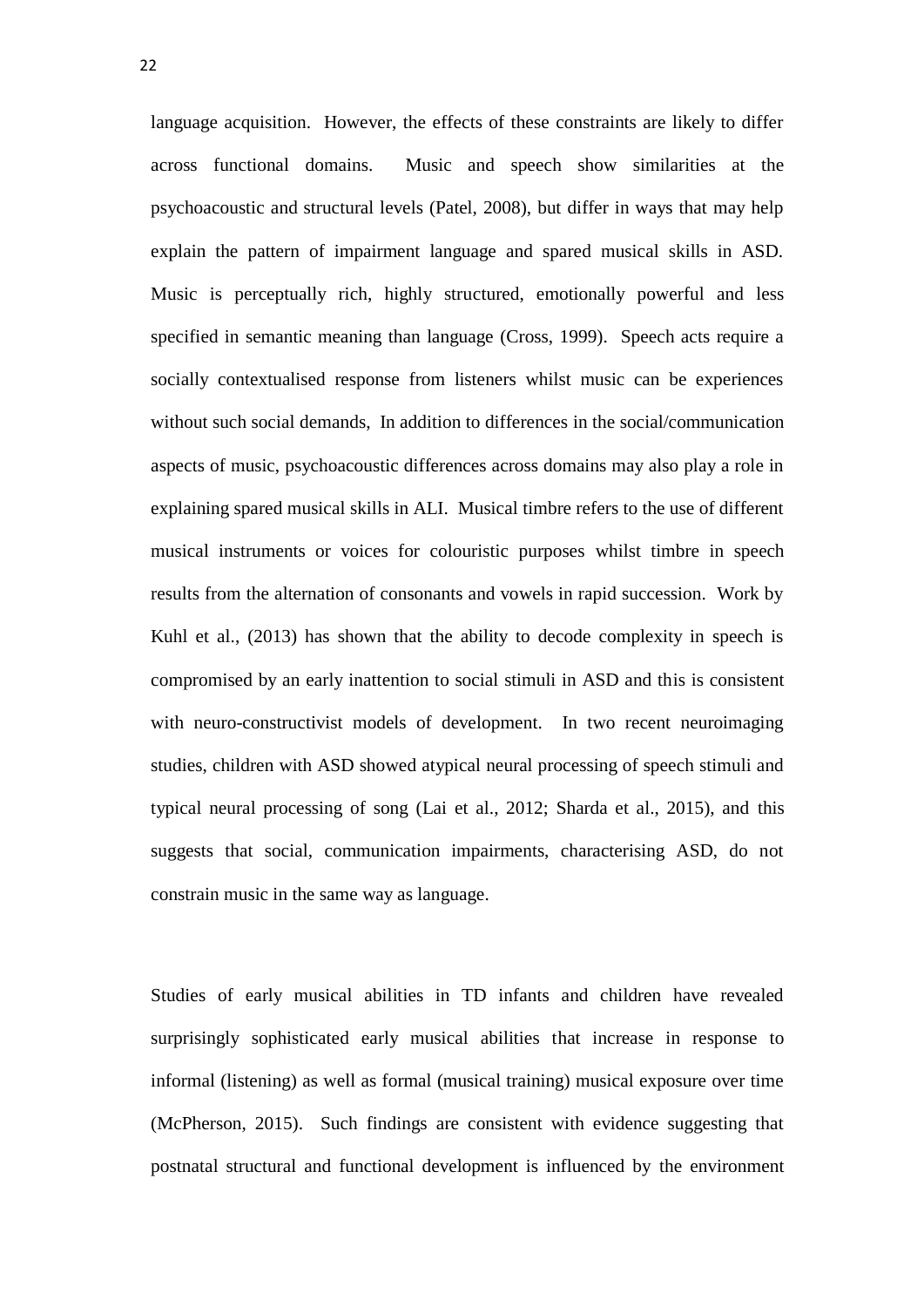(Johnson, 2011). Although ASD is characterised by reduced attention to social stimuli (Jones & Klin, 2013), children with ASD display a strong interest in music (Blackstock, 1978; Kolko, Anderson & Campbell, 1980; Thaut, 1987) and experimental studies (e.g. Heaton et al., 2007; DePape et al., 2012) suggest that the structure of their musical knowledge is similar to that of TD children. However, there are several reasons for thinking that the trajectory of musical leaning in ASD and ALI in particular, will differ from that of a TD child. In the current study, participants with ALI performed at a similar level to TD participants on the tempo condition of the musical imagery task, but their performance on the pitch condition was superior. Second, the association between receptive vocabulary and pitch scores seen in the TD participants was absent for this group. In TD populations increased exposure to music results in enhanced discrimination of pitch in both music and speech (Schon, Magne & Besson, 2014) possibly reflecting improved perceptual discrimination of soud. However, there are important domain-specific difference in pitch organisation and function across music and speech domains. In music pitch information is systematically organised (in octaves) into discrete entities (semitones, tones) and changes in timbre, for example occurring when the note is played on a clarinet rather than on a flute, do not make the pitches more difficult to distinguish. Information in speech is conveyed through formants which represent the timbral elements of speech. Pitch is of secondary importance in speech and functions to convey emphasis and affective information. Experimental studies have shown the children with ASD are exceptionally sensitive to arbitrary pitch change sin speech stimuli (Heaton, Hudry, Ludlow & Hill, 2008; Jarvinen-Pasley, Wallace, Ramus, Happe & Heaton, 2008) although they are less sensitive to communicative intent in prosody that TD children (Jarvinen-Pasley, Peppe, King-Smith & Heaton,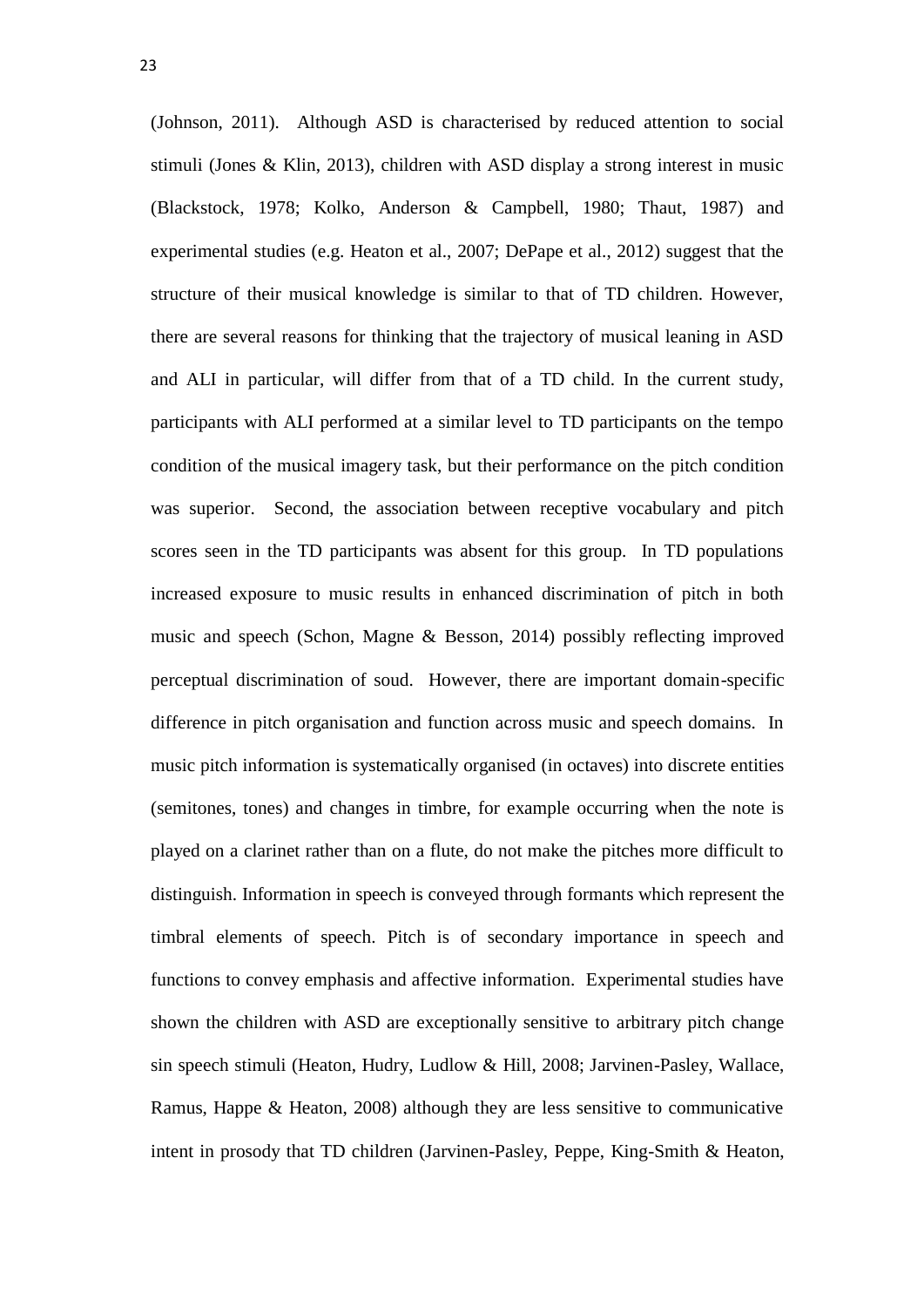2008). According to Johnson's (2011) model, development is a self-organizing and activity-dependent process, with neural specialisations resulting from attention to specific stimuli and competition between these stimuli. We therefore hypothesise that fine-grained pitch discrimination in ALI is a downstream effect of early impoverished attention to language but not music. An assumption of our hypothesis is that musical skills in ALI result from an interaction between early and atypical patterns of attention and neural specialisation and the psychoacoustic, structural and motivating characteristics of music. Although social/communication difficulties vary in their severity in ASD, they nevertheless impact on the individual's ability to interpret other people's communicative intentions. Experimental and neuroimaging studies show that s=musical skills are spared in ASD and we propose that our developmental account offers an explanation that accounts for enhanced pitch and music skills in ALI and in the wider population of individuals on the autism spectrum.

Several limitations to the current study should be considered. First, group sizes were relatively small and the study should be replicated using larger samples. A second limitation concerns the comparison of the data from the SLI and ALI groups. The groups were closely matched on non-verbal intelligence, auditory short-term memory and receptive vocabulary. However children with language difficulties may show much less marked deficits on tests of receptive vocabulary than on tests probing higher-order language skills and future studies comparing ALI and SLI should include a broader range of language tests. Outstanding questions about the impact of deficits in auditory discrimination and memory mechanisms on music perception in SLI should also be addressed in future studies. A third potential limitation in the study is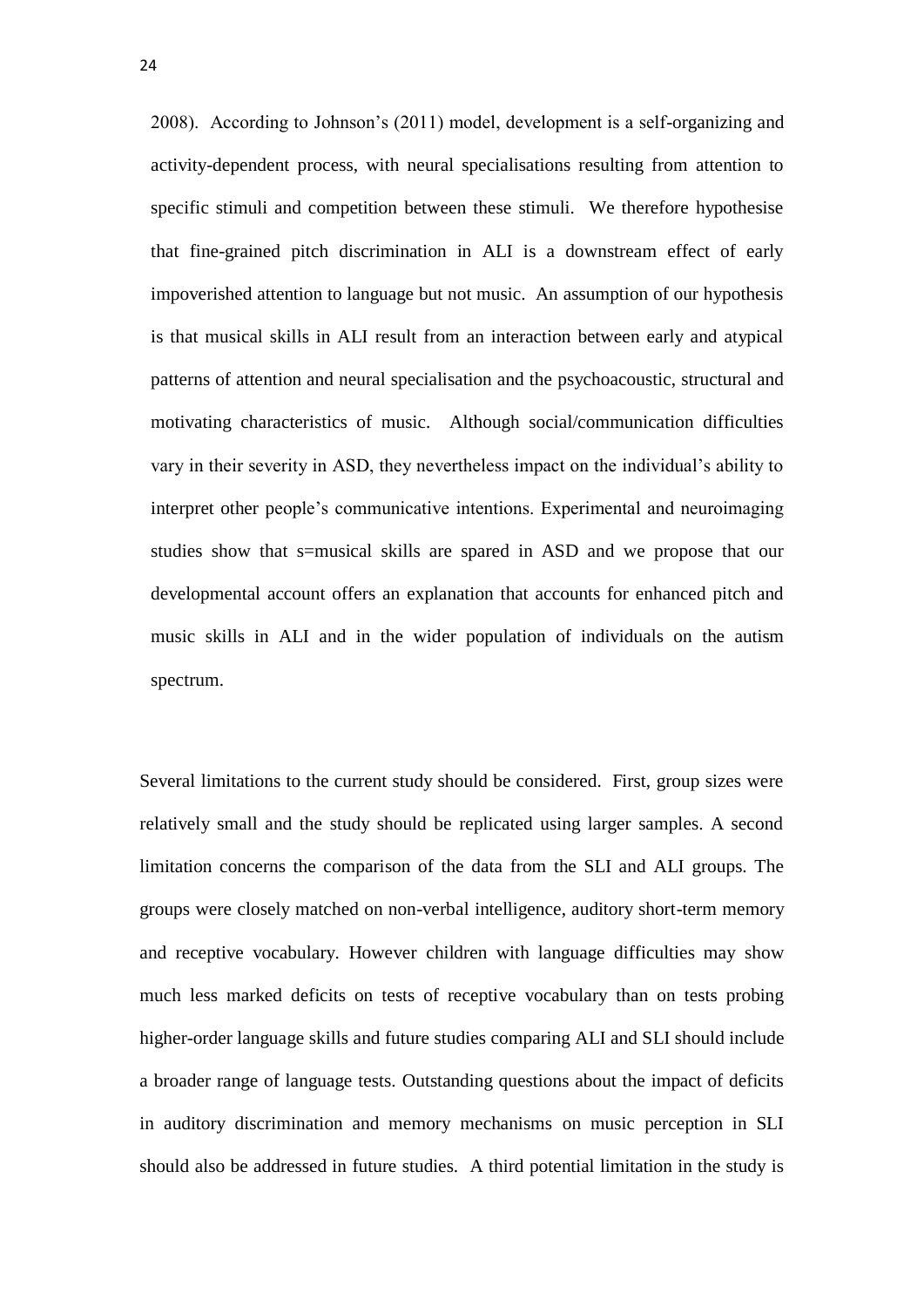that the three participant groups were matched on chronological age, and it might have been useful to have included a verbal mental age matched TD group for comparison with the SLI and ALI groups. However, a methodological problem that frequently arises in studies of children with language impairments is that the chronological/verbal mental age discrepancy may be large, and verbal mental age controls may be very young and unable to meet experimental task demands. Musical experience rapidly shapes perceptual skills in childhood and very young TD controls may be particularly disadvantaged in studies of music perception. Nevertheless, the question of whether deficits in musical imagery will be less marked in SLI than in mental age matched TD children is interesting and could be explored in future research. One strength of the matching procedure used in the study was that it enabled us to reveal skills in the ALI group that were superior to, or commensurate with chronological age. An interesting outstanding question that could be explored in future studies, is whether children with ALI will differ from children with ASD and intact language skills on tests of musical imagery.

Conclusions. This is the first study to compare groups of children with SLI, ALI and TD on a test of voluntary musical imagery. Whilst participants in the ALI group showed a similar profile of receptive vocabulary, non-verbal intelligence and auditory short term memory impairments as participants with SLI, the results revealed strikingly different musical phenotypes. Children with SLI performed at significantly lower levels than ALI and TD groups on the task, and causal factors, implicated in musical deficits in SLI where discussed. For children with ALI, pitch acuity in voluntary musical imagery was superior to that of TD children and tempo of acuity was preserved. We propose that findings from studies of music perception in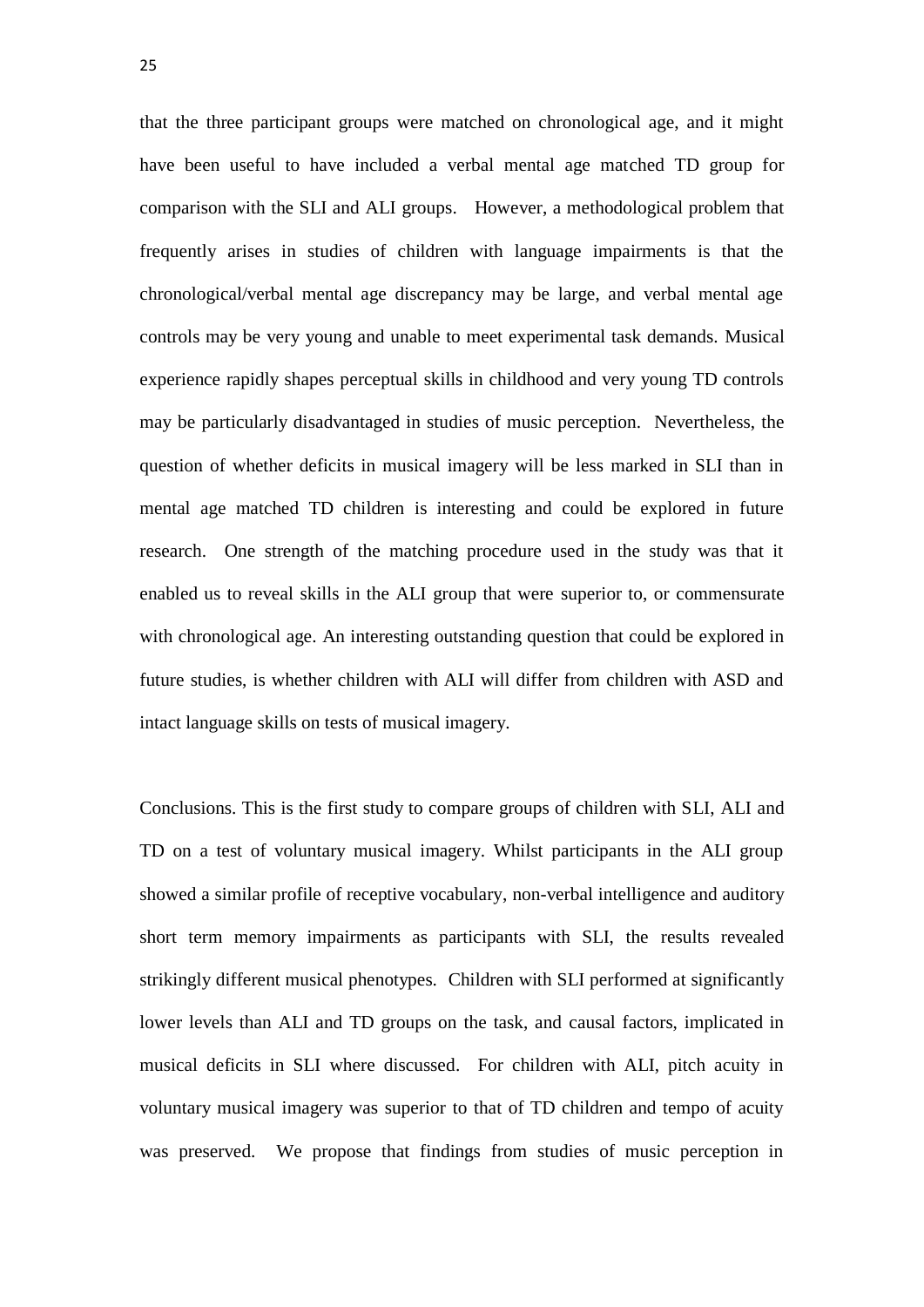neurodevelopmental disorders should be interpreted in the context of developmental models that take account of early attentional processes and the development of domain specific neural processing mechanisms.

#### **References**

American Psychiatric Association. (2013). *Diagnostic and statistical manual of mental disorders: DSM-5*. American Psychiatric Association*.*

Ayotte, J., Peretz, I., & Hyde, K. (2000). Congenital amusia: a group study of adults afflicted with a music-specific disorder, *Brain, 125*, 238–51.

Baddeley, A..D., & Hitch, G. (1974). Working memory. In G.H. Bower (Ed.), *The psychology of learning and motivation: Advances in research and theory* (Vol. 8, pp. 47–89). New York: Academic Press.

Baddeley, A. D., & Logie, R. H. (1992). Auditory imagery and working memory. In D. Reisberg (Ed.), *Auditory imagery* (pp. 179–197). Hillsdale, NJ: Erlbaum.

Besson, M., Schon, D., Moreno, S., Santos, A. & Magne, C. (2007). Influence of musical expertise and musical training on pitch processing in music and language. *Restorative Neurology and Neuroscience*, 25, 399–410.

Bishop, D. V. M. (2003). Autism and specific language impairment: Categorical distinction or continuum? In *Autism: Neural basis and treatment possibilities* (pp. 213–234). Chichester: Wiley.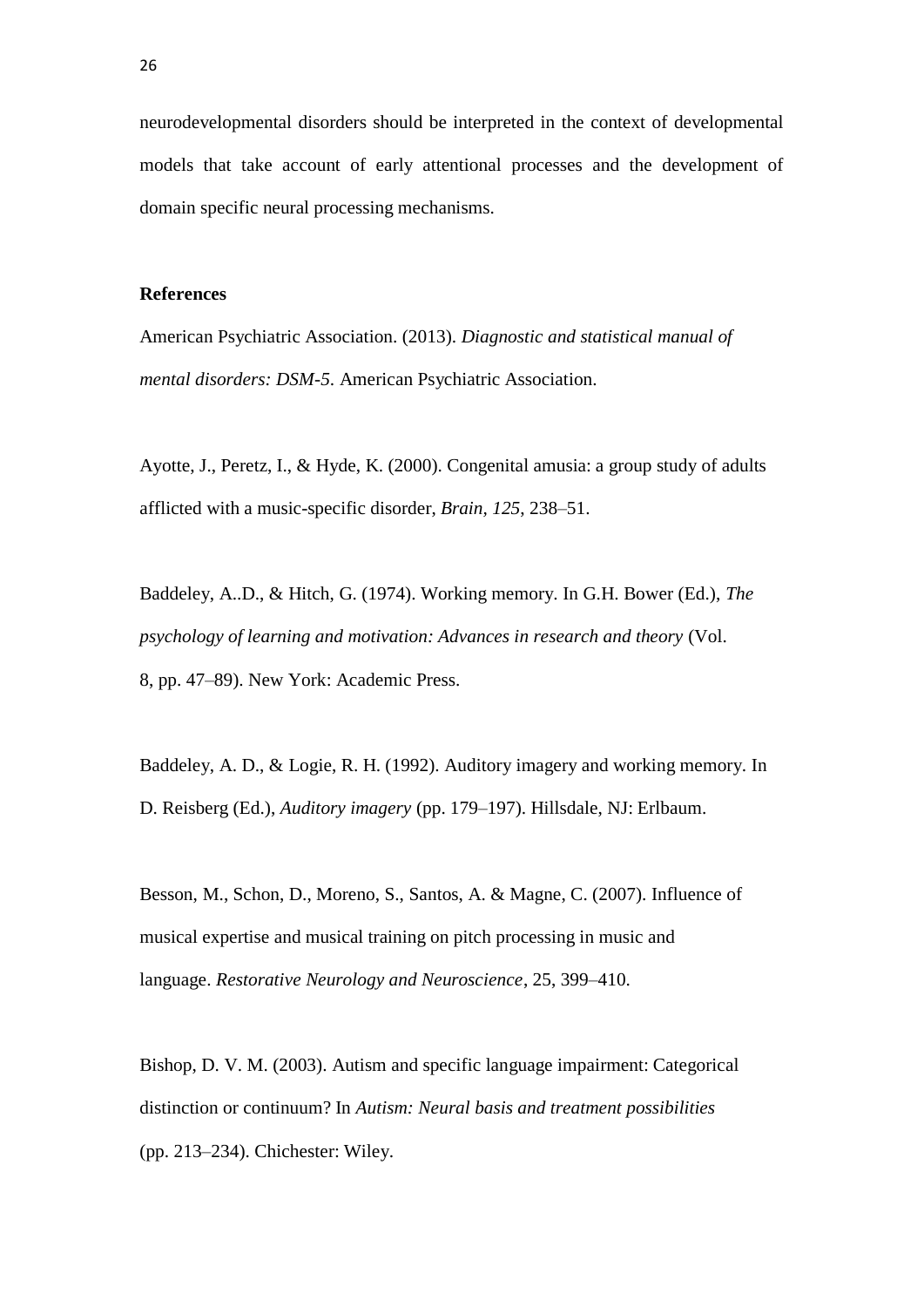Blackstock, E. G. (1978). Cerebral asymmetry and the development of early infantile autism. *Journal of Autism and Childhood Schizophrenia, 8,* 339–353.

Bonnel, A., McAdams, S., Smith, B., Berthiaume, C., Bertone, A., Ciocca, V., et al. (2010). Enhanced pure-tone pitch discrimination among persons with autism but not Asperger syndrome. *Neuropsychologia, 48*(9), 2465-2475.

Boucher, J. (2012)1 Research review: structural language in autistic spectrum disorder - characteristics and causes. *Journal of Child Psychology and Psychiatry,* 53(3):219-33

Benasich, A.A. (2011) Maturation of auditory evoked potentials from 6 to 48 months: prediction to 3 and 4 year language and cognitive abilities. *Clinical Neuropohysiology,* 122 (2) 320-38.

Clément, S., Planchou, C., Béland, R., Motte, J., & Samson, S. (2015). Singing abilities in children with specific language impairment. *Frontiers in Psychology, 6*, 420.

Cohen, M. J. (1997). Children's memory scale. *Pearson Clinical Assessments.* Conti-Ramsden, G. & Botting, N. (1999). , Classification of children with specific language impairment: longitudinal considerations. *Journal of Speech, Language Hearing Research,* 5, 1195-204.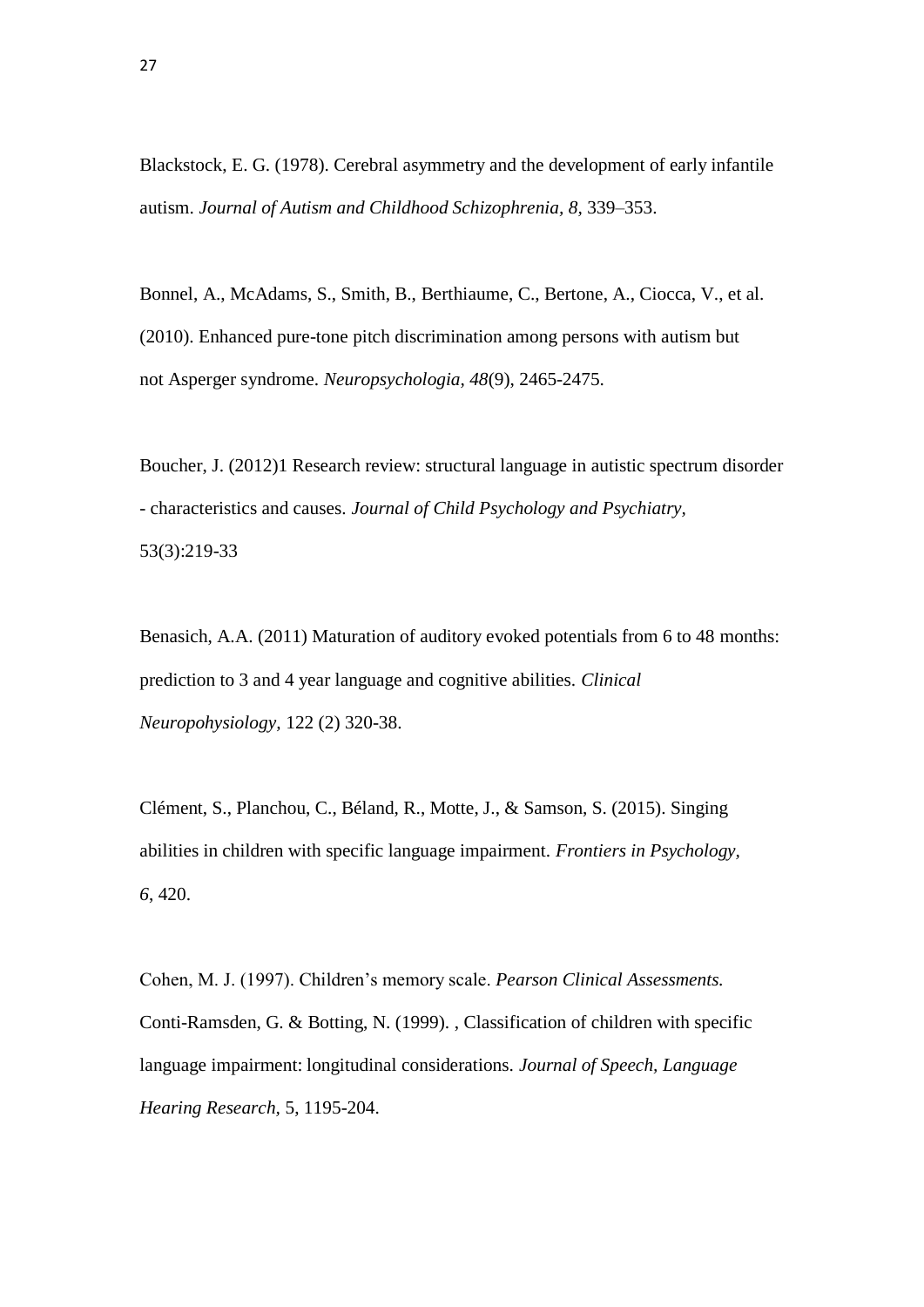Conti-Ramsden, G., Ullman, M. T., & Lum, J. A. G. (2015). The relation between receptive grammar and procedural, declarative, and working memory in specific language impairment. *Frontiers in Psychology*, 6, 1090.

Corriveau, K., & Goswami, U. (2009). Rhythmic motor entrainment in children with speech and language impairment: Tapping to the beat. *Cortex, 45,* 119–130.

Cross, I. (1999).Is music the most important thing we ever did? Music, development and evolution. In: Suk Won Yi, (Ed.), Music, mind and science, pp.10- 39. Seoul:Seoul National University Press.

DePape, A., Hall, G., Tillmann, B., & Trainor, L. (2012). Auditory Processing in High-Functioning Adolescents with Autism Spectrum Disorder. *PLoS ONE 6*(9)*.*

Dunn, L. M., Dunn, L. M., Whetton, C., & Burley, J. (1997). The British picture vocabulary scale: Second edition. *National Foundation for Educational Research.*

Fiveash, A., & Pammer, K. (2014). Music and language: Do they draw on similar syntactic working memory resources? *Psychology of Music*, *42*(2), 190-209.

Halpern, A. R. (1988). Perceived and imaged tempos of familiar songs. *Music Perception, 6,* 193–202.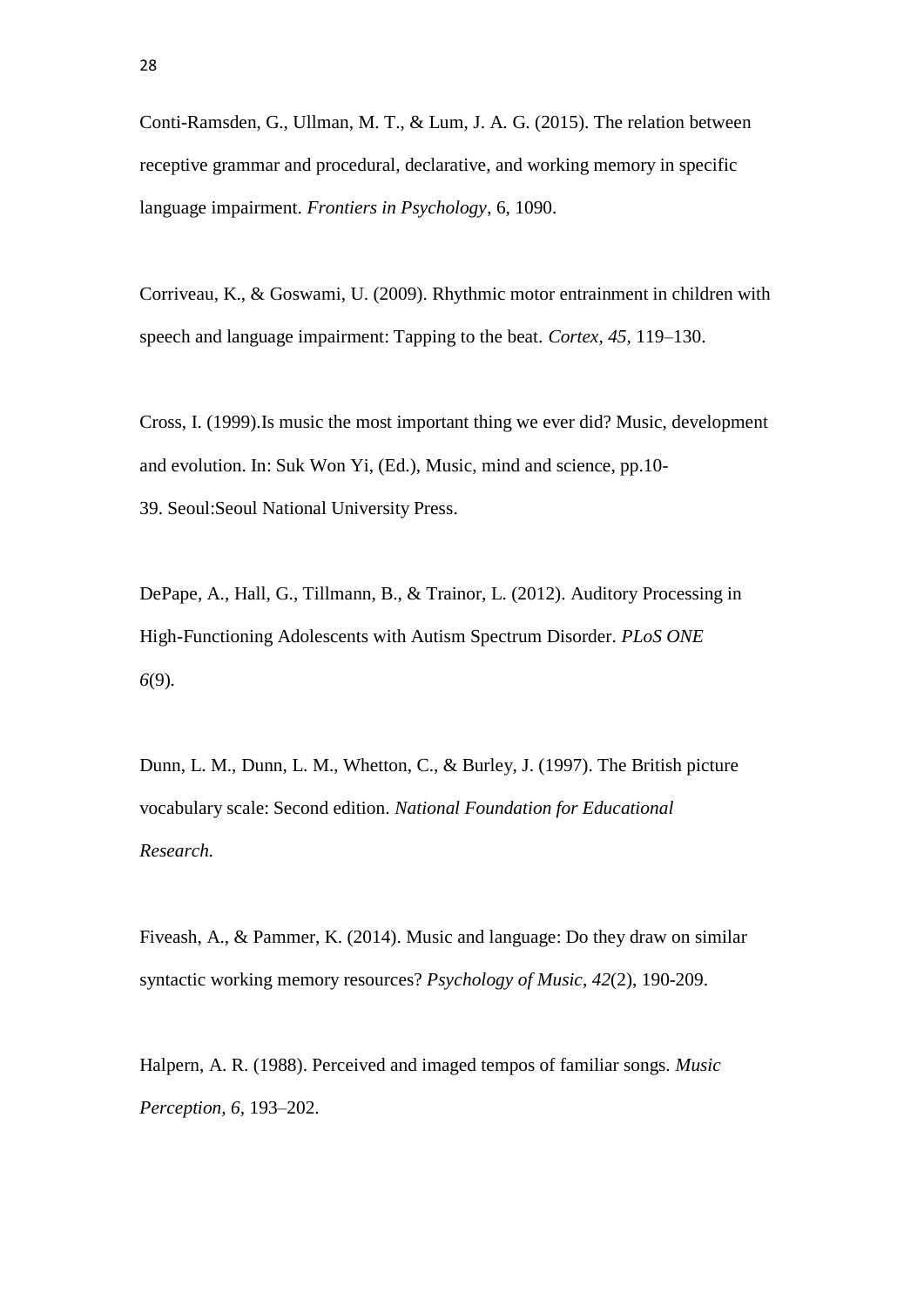Halpern, A. R. (1989). Memory for the absolute pitch of familiar songs. *Memory & Cognition, 17,* 572–581.

Heaton, P. (2005). Interval and contour processing in autism. *Journal of Autism and* Heaton, P. (2009). Assessing musical skills in autistic children who are not savants. *Philosophical Transactions of the Royal Society B. 364*, 1443-1447.

Heaton, P., Davis, R., & Happe, F. (2008). Exceptional Absolute Pitch Perception for spoken words in an able adult with autism. *Neuropsychologia* 46, 2095–2098.

Heaton, P., Hudry, K., Ludlow, A. & Hill, E. (2008). Superior pitch processing is unrelated to verbal ability in autism spectrum disorders. *Cognitive Neuropsychology,* **25** (6), 771 – 782.

Heaton, P., Williams, K., Cummins, O., & Happé, F. (2007). Beyond perception: Musical representational processing in autism. *Journal of Autism and Developmental Disorders, 37*(7), 1355–1360.

Heaton, P., Williams, K., Cummins, O., & Happé, F. (2008). Autism and pitch processing splinter skills: A group and subgroup analysis. *Autism, 12*(2), 203- 219.

Hill, A. P.,van Santen, J., Gorman, K., Langhorst, B. H.,& Fombonne, E. (2015). Memory in language-impaired children with and without autism. *Journal of Neurodevelopmental Disorders 7*(15).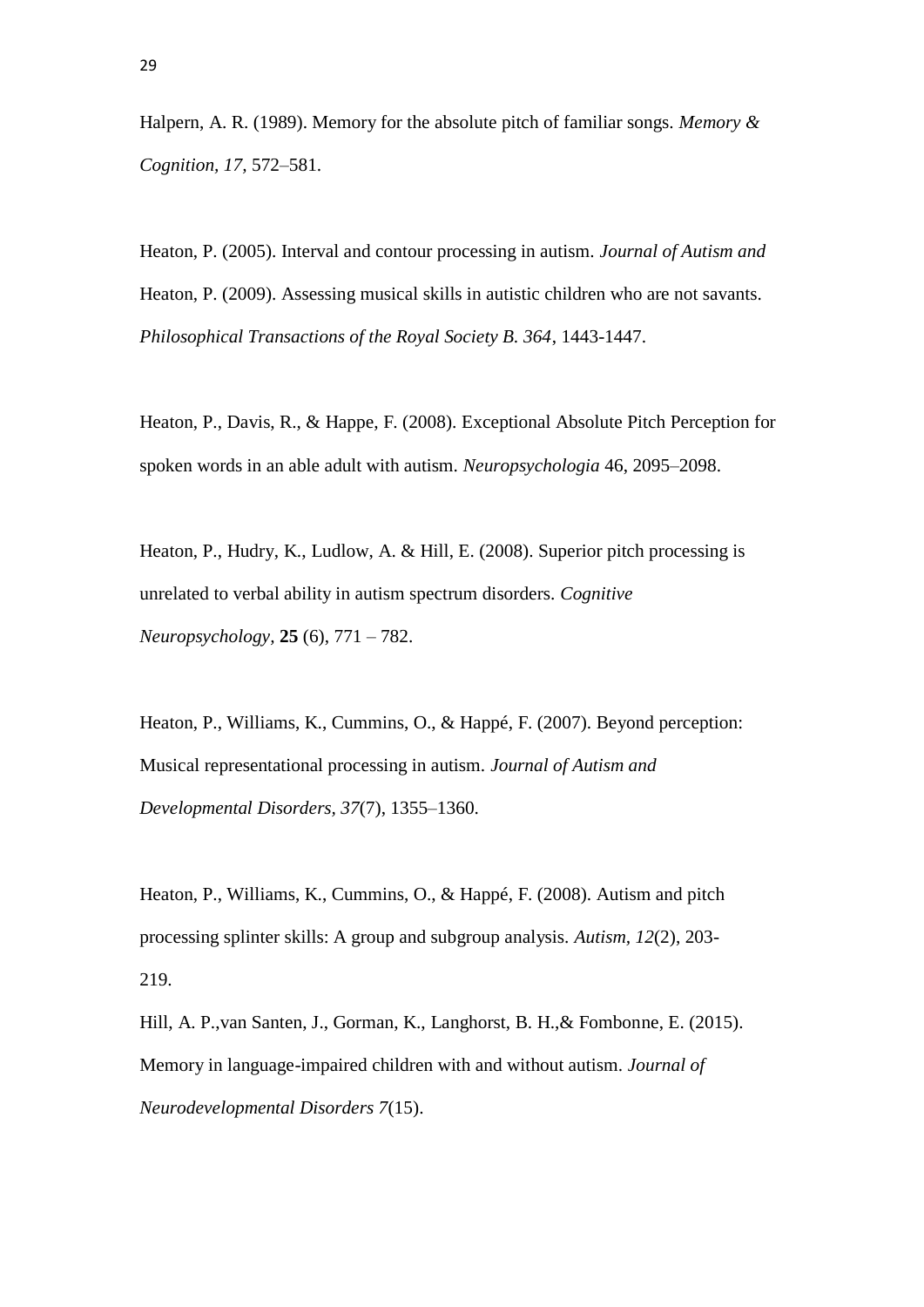Hyde, K.L., Lerch, J., Norton,A., Forgeard,M., Winner,E., Evans, A.C. & Schlaug, G. (2009). The effects of musical training on structural brain development: a longitudinal study. *Journal of Neuroscience,* 29 (10) 3019-3025.

Jakubowski, K.,Mullensiefen, D. & Stewart, L. (2016). A development study of latent absolute pitch memory. *The Quarterly Journal of Experimental Psychology* 434-443

Järvinen-Pasley, A., Peppé, S., King-Smith, G. & Heaton, P**.** (2008). The relationship between form and function level receptive prosodic abilities in autism. *Journal of Autism and Developmental Disorders,* **38,** (7), 1328 – 40.

Järvinen-Pasley, A.M., Wallace, G.L. Ramus, F., Happe, F. & Heaton, P. (2008). Enhanced perceptual processing of speech in autism. *Developmental Science,* **11**, (1), 109 – 121.

Jentschke, S., Koelsch, S., Sallat, S., & Friederici, A. D. (2008). Children with specific language impairment also show impairment of music-syntactic processing. *Journal of Cognitive Neuroscience, 20*(11), 1940–1951.

Johnson, M. (2011). Interactive Specialization: A domain-general framework for human functional brain development? *Developmental Cognitive Science*, 1, 1, 7-21.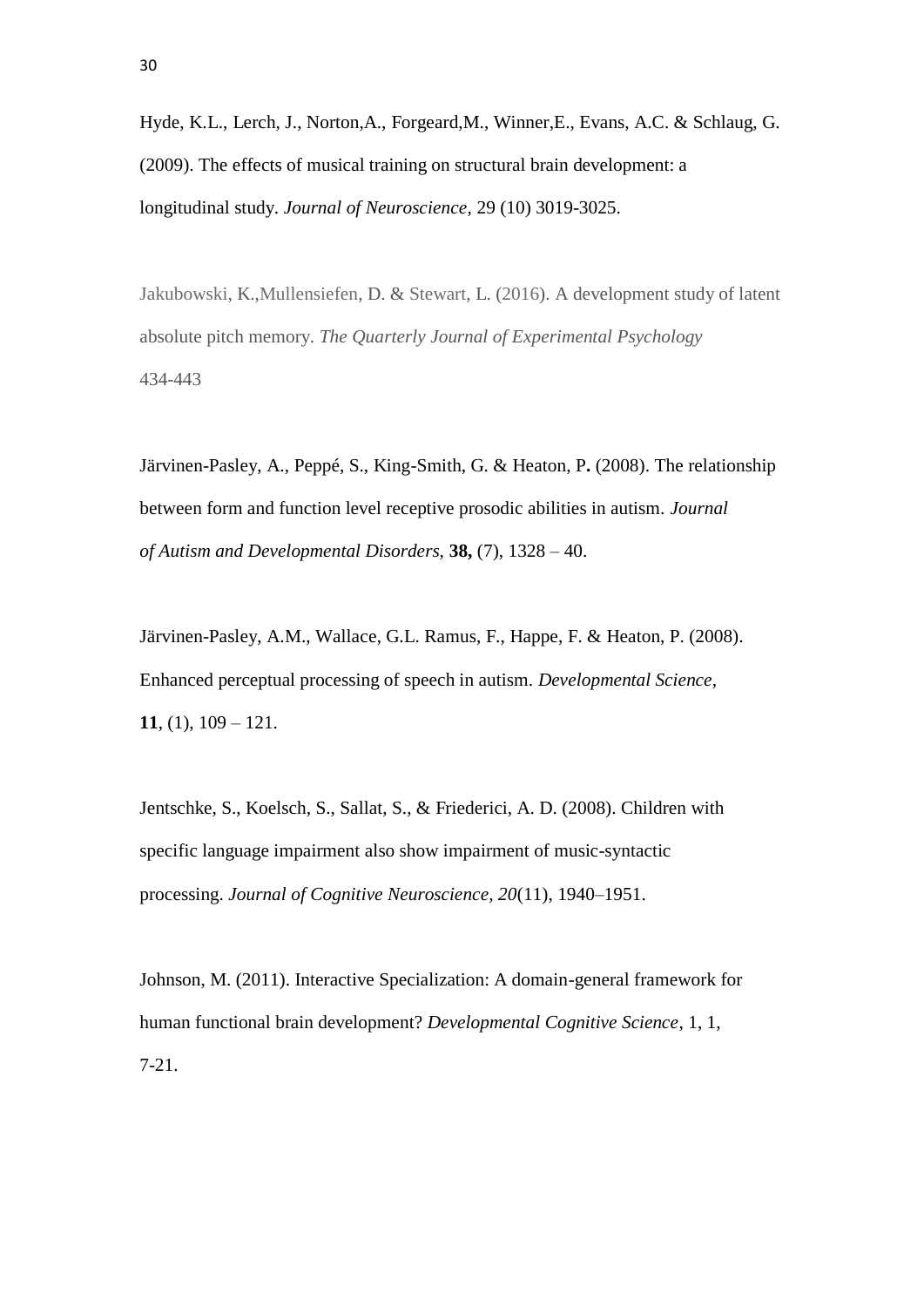Jones, W. & Klin, A: (2013) Attention to eyes is present but in decline in 2–6-month old infants later diagnosed with autism. *Nature,* 504:427–431.

Kanner, L. (1943), Autistic Disturbances of Affective Contact, *Nervous Child*, 2, .217-250.

Kjelgaard, M. M., & Tager-Flusberg, H. (2001). An investigation of language impairment in autism: Implications for genetic subgroups. *Language and Cognitive Processes, 16,* 287–308.

Kljajevic, V.(2010).Is syntactic working memory language specific? *Psihologija*, 43,85–101.

Kolko, D. J., Anderson, L., & Campbell, M. (1980). Sensory preference and overselective responding in autistic children. *Journal of Autism and Developmental Disorders, 10,* 259–271.

Kuhl, P.K, Coffey-Corina S, Padden D, Munson J, Estes A, & Dawson G (2013) Brain Responses to Words in 2-Year-Olds with Autism Predict Developmental Outcomes at Age 6. *PLoS ONE* 8(5): e64967.

<https://doi.org/10.1371/journal.pone.0064967>

Kujala T & Leminen M (2017). Low-level neural auditory discrimination dysfunctions in specific language impairment-A review on mismatch negativity findings. *Developmental Cognitive Neuroscience*, 28, 65-75.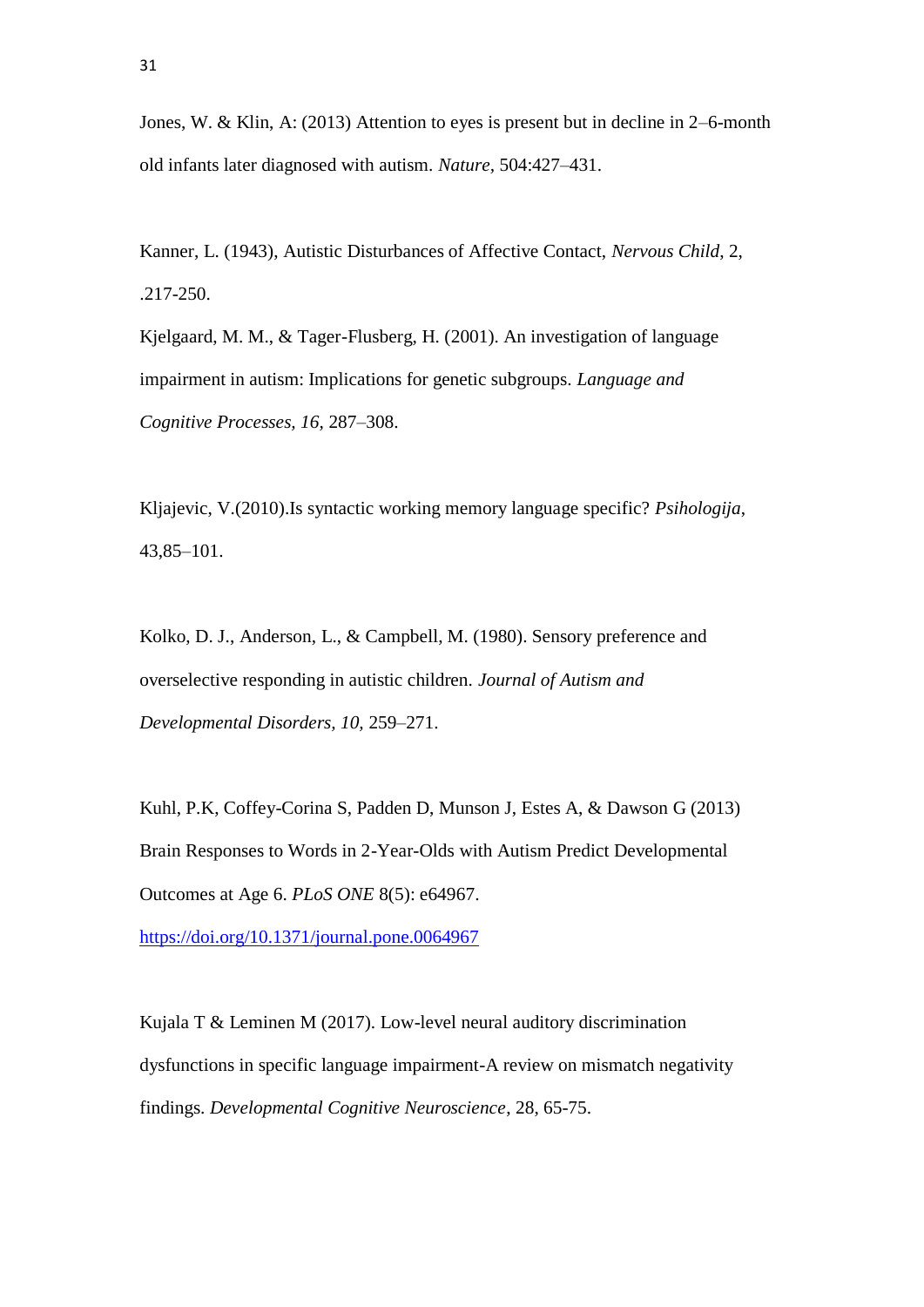Kunert, R., Willems, R.M., Casasanto, D., Patel, A.D., Hagoort, P. (2015). Music and language syntax interact in Broca's area: an fMRI Study. *PLoS ONE 10*(11): e0141069. doi: 10.1371/journal.pone.0141069

Lai, G.,Pantazatos, S.P.,Schneider, H. & Hirsch J.(2012). Neural systems for speech and song in autism.*Brain*, 135, 961-75.

Lewis, F. M., Murdoch, B. E., & Woodyatt, G. C. (2007). Linguistic abilities in children with autism spectrum disorder. *Research in Autism Spectrum Disorders, 1,* 85–100.

Lukács, Á, Ladányi, E., Fazekas, K. & Kemény, F. (2016). Executive functions and the contribution of short-term memory span in children with specific language impairment. *Neuropsychology*. 30 (3):296-303.

Maess, B., Koelsch, S., Gunter, T., & Friederici, A. D. (2001). Musical syntax is processed in the Broca's area: An MEG study. *Nature Neuroscience, 4,* 540– 545.

McArthur, G. M., & Bishop, D. V. (2004). Frequency discrimination deficits in people with specific language impairment: reliability, validity, and linguistic correlates. *Journal of Speech, Language, and Hearing Research, 47, 527–541.* 

McPherson, G.E. (ed)- 2015. The Child as Musician: A Handbook of Musical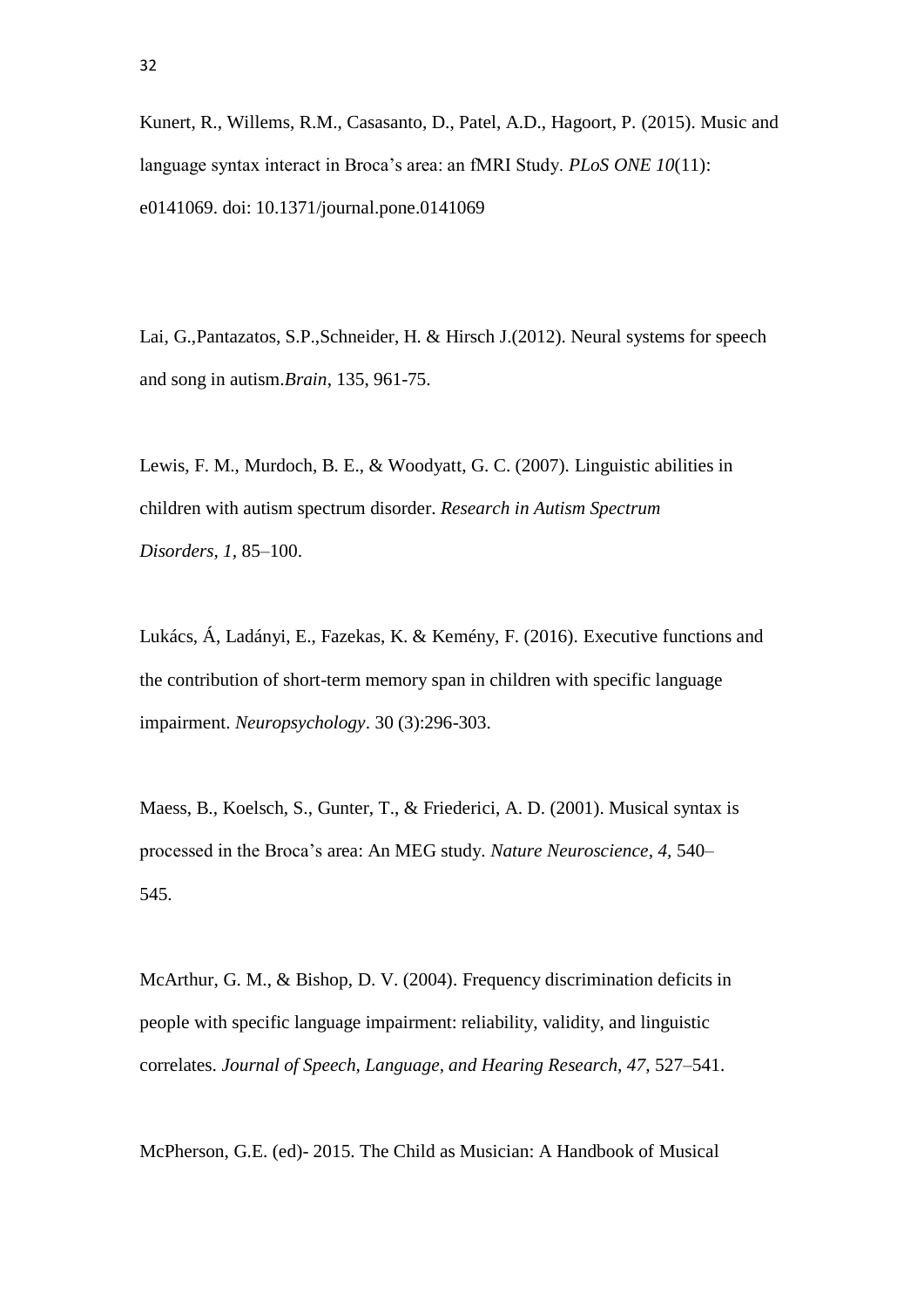Development. Oxford University Press

Mottron, L., Dawson, M., Soulières, I., Hubert, B., & Burack, J., 2006. Enhanced perceptual functioning in autism: an update, and eight principles of autistic perception. *Journal of Autism and Developmental Disorders*, *36*, 27–43

Mottron, L., Peretz, L., & Menard, E. (2000). Local and global processing of music in high-functioning persons with autism: Beyond central coherence? *Journal of Child Psychology and Psychiatry, 8,* 1057–1065.

Patel, A. (2008). *Music, Language, and the Brain*. *Oxford: Oxford University Press.* Peretz, I., Gosselin, N., Nan, Y., Caron-Caplette, E., Trehub, S. E., & Béland, R. (2013). A novel tool for evaluating children's musical abilities across age and culture. *Frontiers in Systems Neuroscience, 7*, 30

Pickles, A., Simonoff, E., Conti-Ramsden, G., Falcaro, M., Simkin, Z., Charman, T. & Baird, G. (2009). Loss of language in early development of autism and specific language impairment. *Journal of Child Psychology and Psychiatry*, 50, 843– 852.

Pihko, E., Mickos, A., Kujala,T., Pihlgren, A., Westman, A., Alku, P., Byring, R., & Korkman, M. (2007) Group intervention changes brain activity in bilingual language-impaired children. *Cerebral Cortex*,17, 849-858.

Rapin, I., Dunn, M. A., Allen, D. A., Stevens, M. C., & Fein, D. (2009). Subtypes of language disorders in school-age children with autism. *Developmental*

.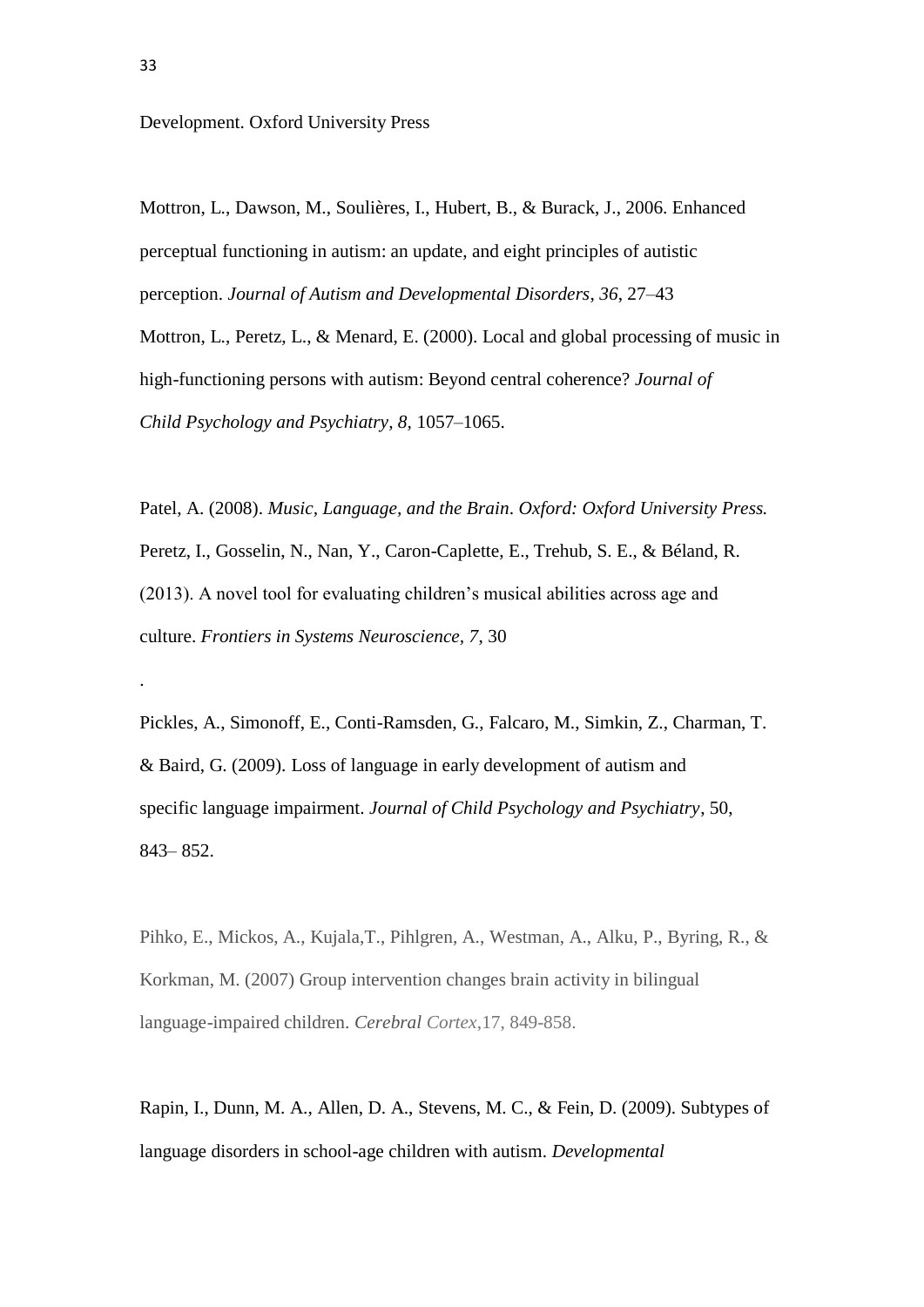*Neuropsychology, 34*, 66–84.

Raven, J. (1981). *Manual for Raven's Progressive Matrices and Vocabulary Scales. Research supplement no. 1: The 1979 British standardisation of the Standard Progressive Matrices and Mill Hill Vocabulary Scales, together with comparative data from earlier studies in the UK, US, Canada, Germany, and Ireland.* Oxford, England: Oxford Psychologists Press.

Rose, D., Jones Bartoli, A. & Heaton, P. (2018). Measuring the impact of musical learning on cognitive, behavioural and socio-emotional wellbeing development in children. *Psychology of Music* Advanced online publication. doi:

10.1177/0305735617744887

Sammler, D., Koelsch, S., & Friederici, A.D., (2011). Are left fronto-temporal brain areas a prerequisite for normal music-syntactic processing? *Cortex,* 47(6), 659- 673.

Schellenberg, E. G., & Trehub, S. E. (2013). Good pitch memory is widespread. *Psychological Science, 14*(3), 262-266.

Schon, D., Magne, C. & Besson, M. (2004). The music of speech: Music training facilitates pitch processing in both music and language. *Psychophysiology*, 41, 341–349

Sharda, M.,Midha, R., Malik, S.,Mukerji, S.,Singh, N. C. (2014). Fronto-temporal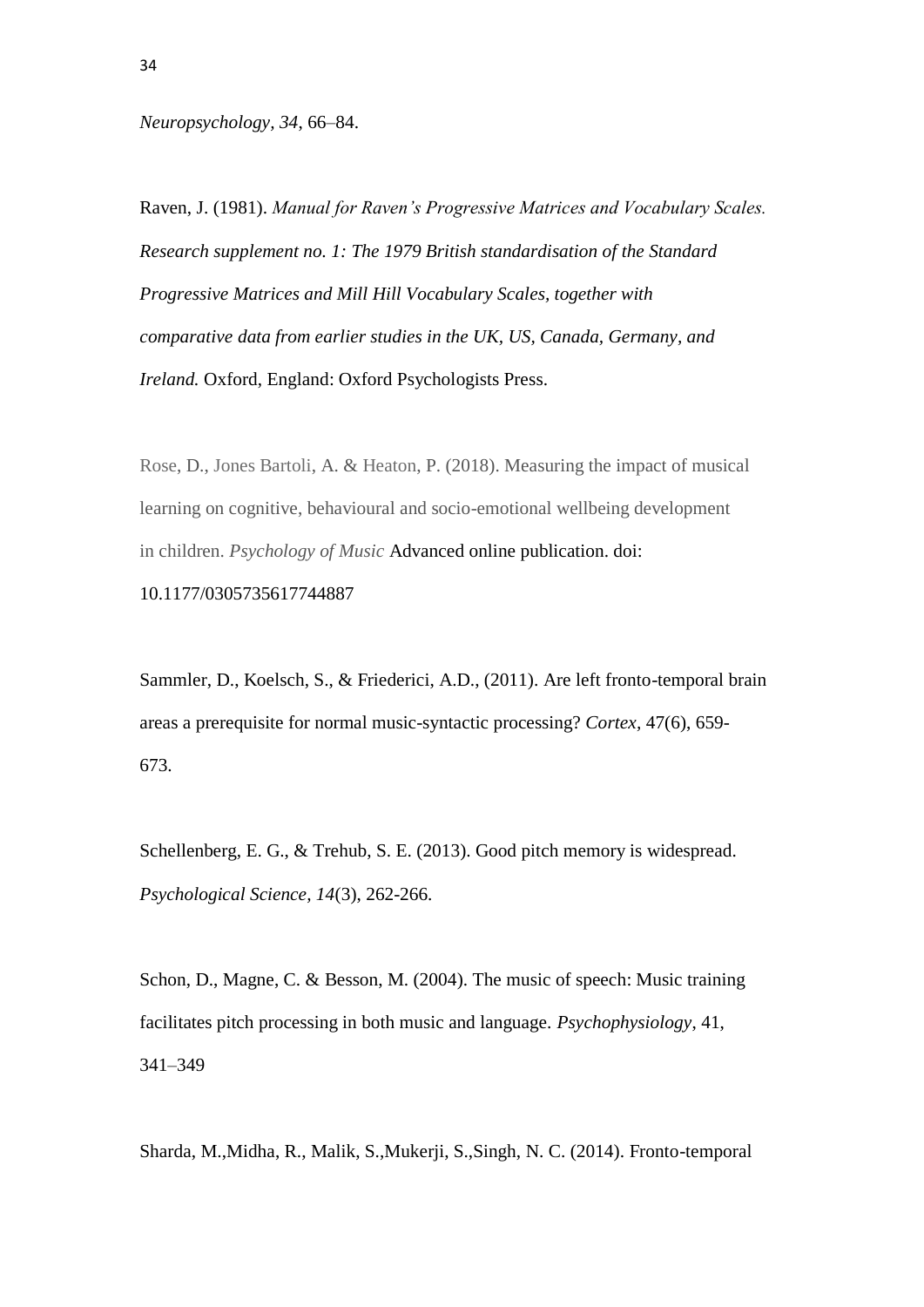Smith, J. D., Wilson, M., & Reisberg, D. (1995). The role of subvocalization in auditory imagery. *Neuropsychologia, 33,* 1433–1454.

Stark, R. E., & Tallal, P. (1981). Selection of children with specific language deficits. *Journal of Speech and Hearing Disorders, 46,* 114–122.

Szatmari, P.,Bryson, S.E.,Streiner, D.L.,Wilson, F.,Archer, L. & Ryerse, C. (2000). Two-year outcome of preschool children with autism or Asperger's syndrome. *American Journal of Psychiatry*, *157*(12):1980-7.

Tager-Flusberg H., Paul R, & Lord C, (2005). Language and Communication in Autism, *Handbook of Autism and Pervasive Developmental Disorders* (pp. 650- 681)

Tager-Flusberg, H.,Edelson, L.,Luyster, R., 2011. Language and communication in autism spectrum disorders. In: *Handbook of Autism and Pervasive Developmental Disorders* (pp.650-681). Amaral, D., Dawson, G., Geschwind, D. (Eds.).

Taylor, L. J., Maybery, M. T., Grayndler, L., & Whitehouse, A. J. O. (2013). Evidence for distinct cognitive profiles in autism disorders and specific language impairment. *Journal of Autism and Developmental Disorders, 44,* 19- 30.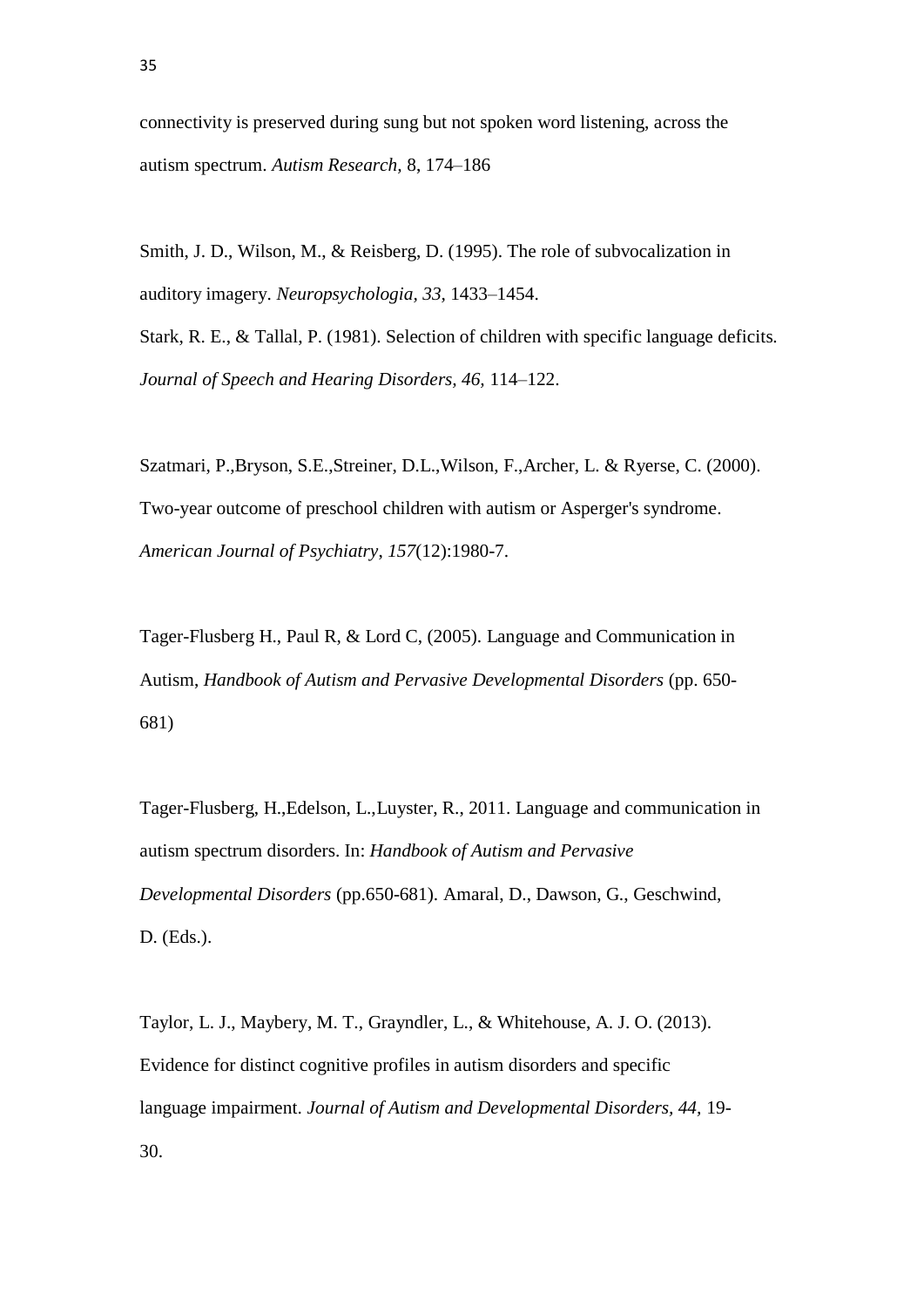Thaut, M. (1987). Visual versus auditory (musical) stimulus preferences in autistic children: A pilot study. *Journal of Autism and Developmental Disorders, 17,* 425–432.

Tryfon, A., Foster, N.E., Ouimet, T., Doyle-Thomas, K., Anagnostou, E., Sharda, M. & Hyde, K.L. (2017. Auditory-motor rhythm synchronization in children with autism spectrum disorder. Research in Autism Spectrum Disorders, 35:51-61

Tzortzis,C.,Goldblum, M. C., Dang, M.,Forette,F., & Boller,F. (2000). Absence of amusia and preserved naming of musical instruments in an aphasic composer. *Cortex*, 36, 227-242.

Weber,C., Hahne, H., Friedrich, M., & Friederici, A.D. (2005) Reduced stress pattern discrimination in 5-month-olds as a marker of risk for later language impairment: neurophysiologial evidence. *Cognitive Brain Research*, 25, 180- 187.

Weinert, S. (1992). Deficits in acquiring language structure: the importance of using prosodic cues. *Applied Cognitive Psychology, 6,* 545–571.

Weir, G., Williamson, V. J., & Müllensiefen, D. (2015). Voluntary but not involuntary musical mental activity is associated with more accurate musical imagery. *Psychomusicology: Music, Mind, and Brain.* 25 (1) 48 – 57.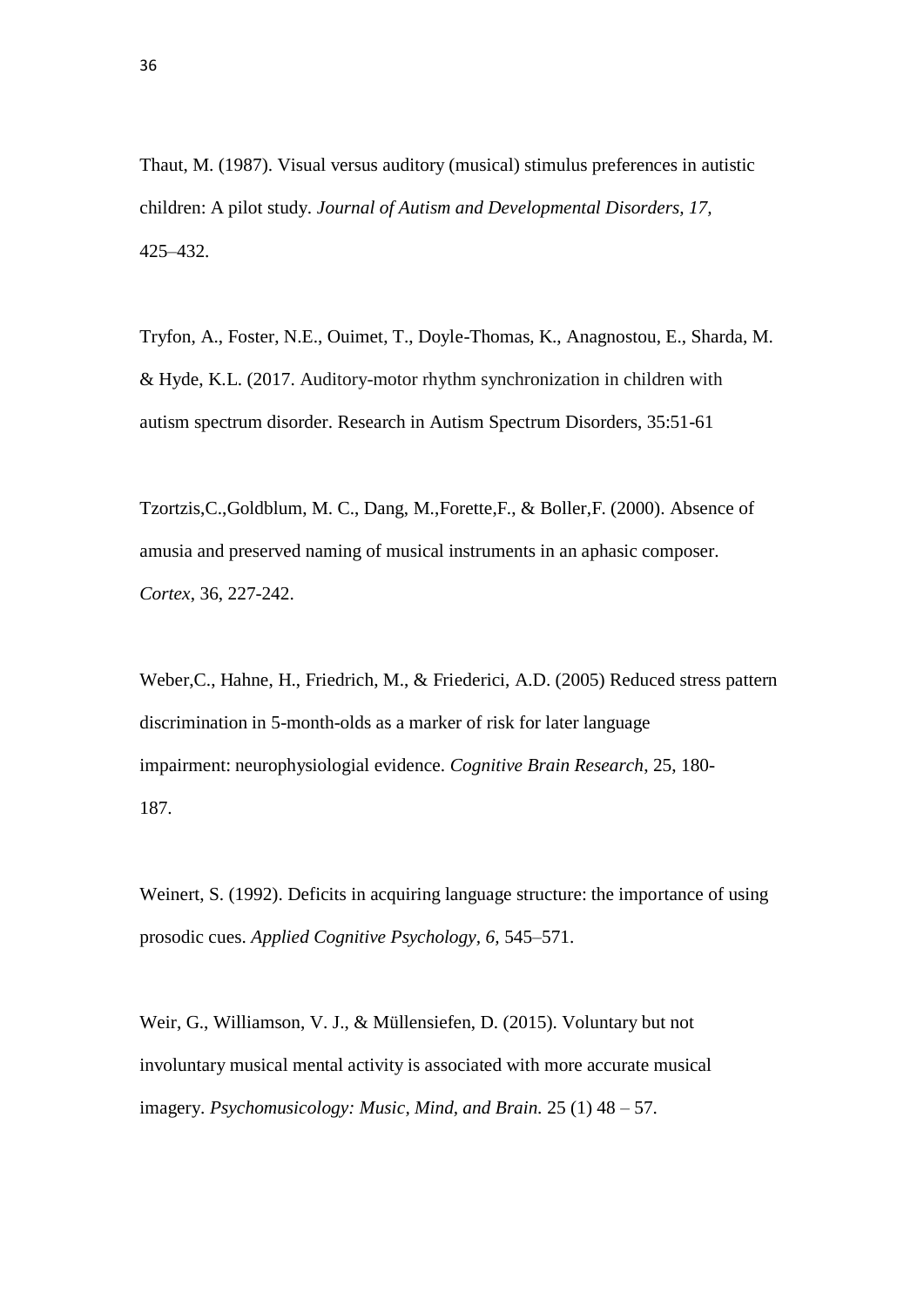Williams, D., Botting, N., & Boucher, J. (2008). Language in Autism and Specific Language Impairment: Where Are the Links? *Psychological Bulletin, 134*(6), 944-963.

Williamson, V. J., Baddeley, A. D., & Hitch, G. J. (2010). Musicians' and nonmusicians' short-term memory for verbal and musical sequences: comparing phonological similarity and pitch proximity. *Memory and Cognition, 38*(2), 163-175.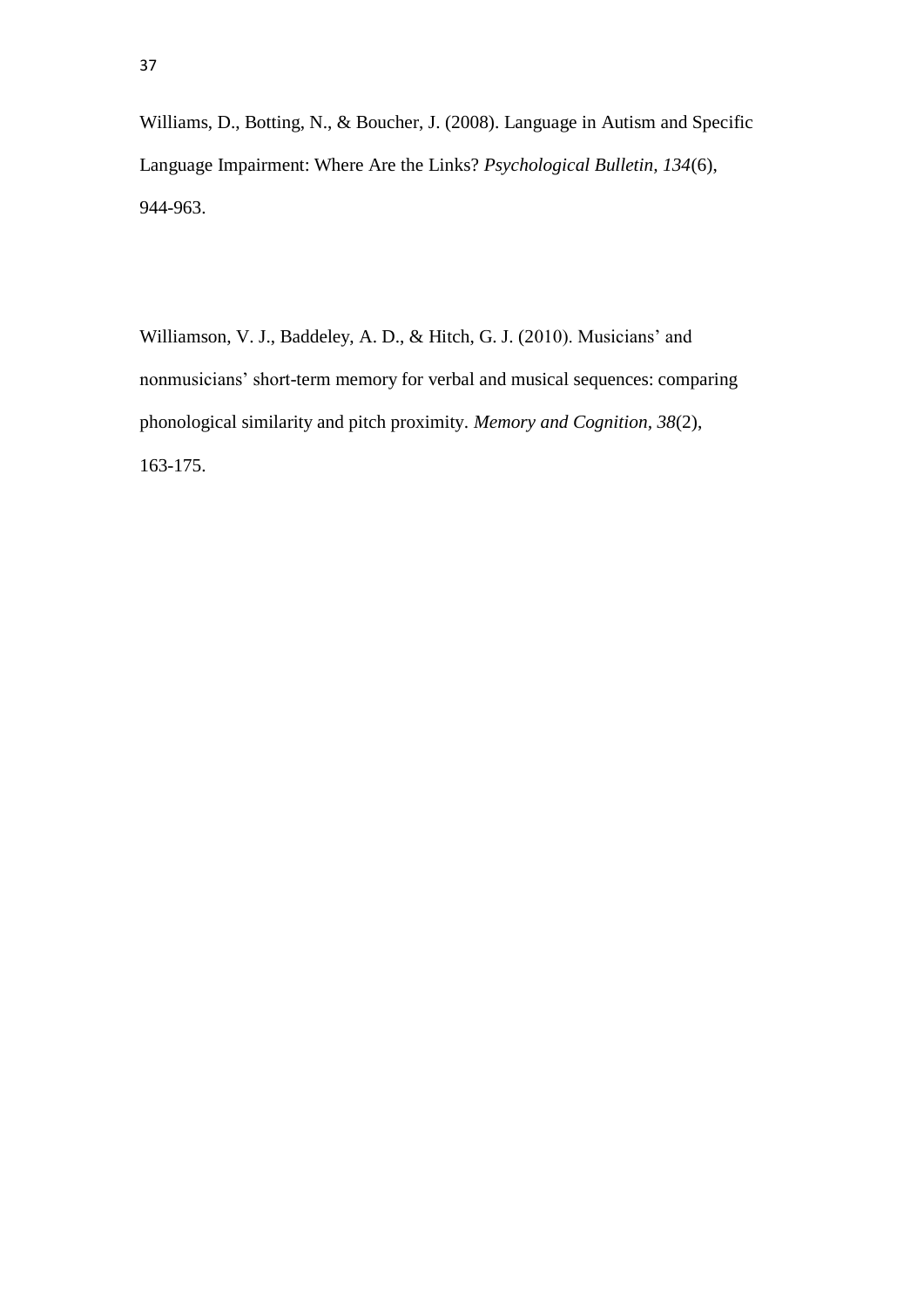## **Appendix 1**

|                                                       |             | 1 (a) Have you had any formal musical training (for example, individual |                                                                                       |
|-------------------------------------------------------|-------------|-------------------------------------------------------------------------|---------------------------------------------------------------------------------------|
| music lessons)?                                       |             |                                                                         |                                                                                       |
| Yes No (please tick)                                  |             |                                                                         |                                                                                       |
|                                                       |             |                                                                         |                                                                                       |
| (b) If yes, for how long? (Please circle)             |             |                                                                         |                                                                                       |
| $0-1$ year                                            | $2-4$ years | $5-10$ years                                                            | more than 10 years                                                                    |
|                                                       |             |                                                                         |                                                                                       |
|                                                       |             |                                                                         | 2 (a) Has your partner had any formal musical training (for example, individual music |
| lessons)?                                             |             |                                                                         |                                                                                       |
| Yes No (please tick)                                  |             |                                                                         |                                                                                       |
|                                                       |             |                                                                         |                                                                                       |
| (b) If yes, for how long? (Please circle)             |             |                                                                         |                                                                                       |
| $0-1$ year                                            | $2-4$ years | $5-10$ years                                                            | more than 10 years                                                                    |
|                                                       |             |                                                                         |                                                                                       |
| 3 (a) Has your child had any formal musical training? |             |                                                                         |                                                                                       |
| Yes No (please tick)                                  |             |                                                                         |                                                                                       |
|                                                       |             |                                                                         |                                                                                       |
| (b) If yes, for how long? ( <i>Please circle</i> )    |             |                                                                         |                                                                                       |
| Less than 1 year                                      | $1-2$ years | $2-3$ years                                                             | $3-4$ years<br>$4 + years$                                                            |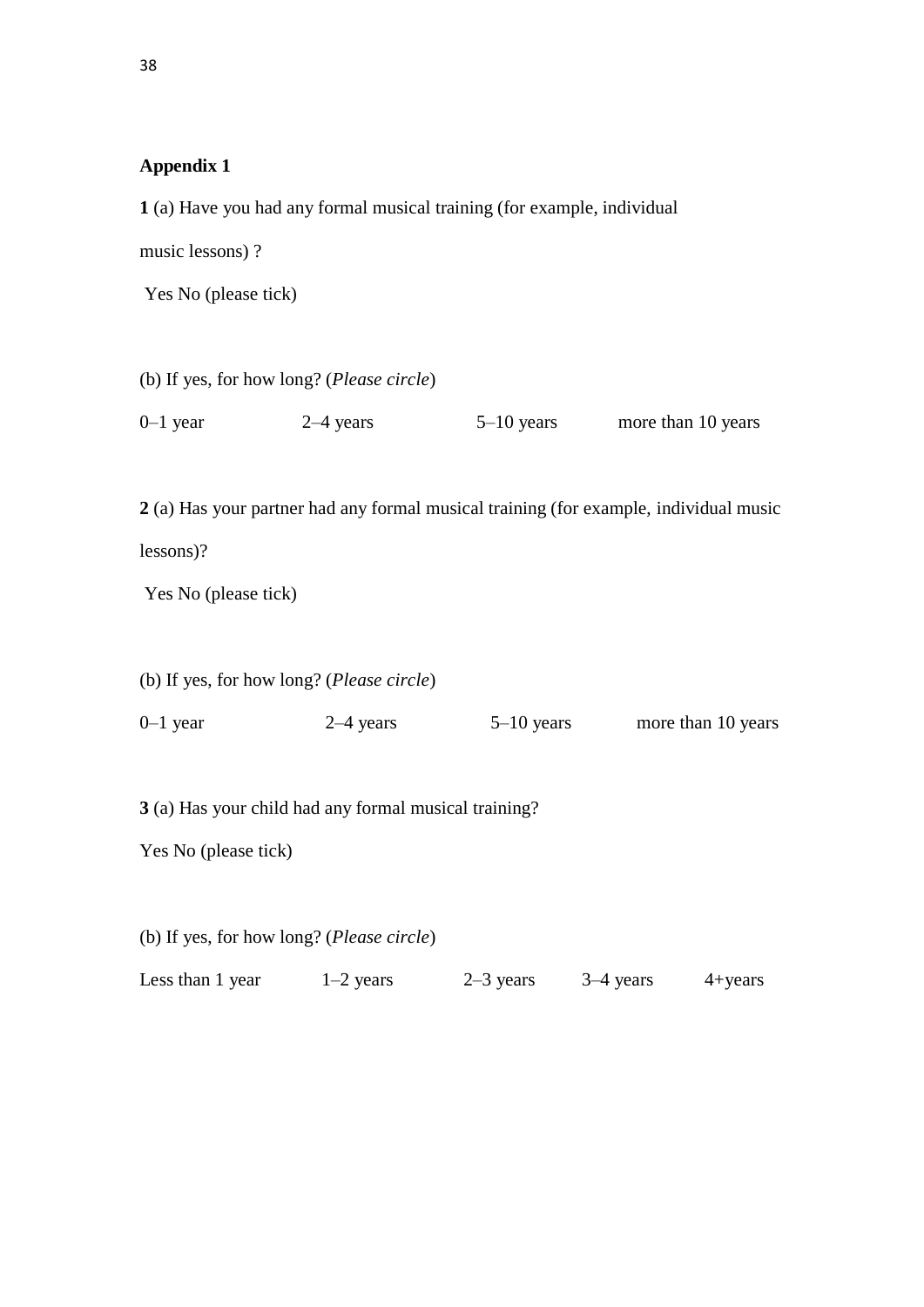**4** Does your child engage in any of the following musical activities?

If yes, please say how much time this takes during a typical school week.

(a) Individual music lesson (instrumental or singing)

|                                                                        |        | $1/2$ hour 1 hour $11/2$ hours $2+$ hours |             |
|------------------------------------------------------------------------|--------|-------------------------------------------|-------------|
| (b) Class music lessons                                                |        |                                           |             |
| $1/2$ hour                                                             | 1 hour | $11/2$ hours                              | $2 + hours$ |
|                                                                        |        |                                           |             |
| (c) Music therapy                                                      |        |                                           |             |
| $1/2$ hour                                                             | 1 hour | $11/2$ hours                              | $2 + hours$ |
|                                                                        |        |                                           |             |
| (d) Dance/movement classes                                             |        |                                           |             |
|                                                                        |        | $1/2$ hour 1 hour $1/2$ hours             | $2+hours$   |
|                                                                        |        |                                           |             |
| 4Is your child able to access music on his/her own (i.e.using an ipad) |        |                                           |             |
| Yes No (please tick)                                                   |        |                                           |             |
| If yes, please say how often s/he does this (please circle)            |        |                                           |             |
|                                                                        |        |                                           |             |

| Rarely | Moderately    | Frequently | Very frequently |
|--------|---------------|------------|-----------------|
| Once a | $2 - 4$ times | Most days  | Several times   |
| week   | a week        |            | on most days    |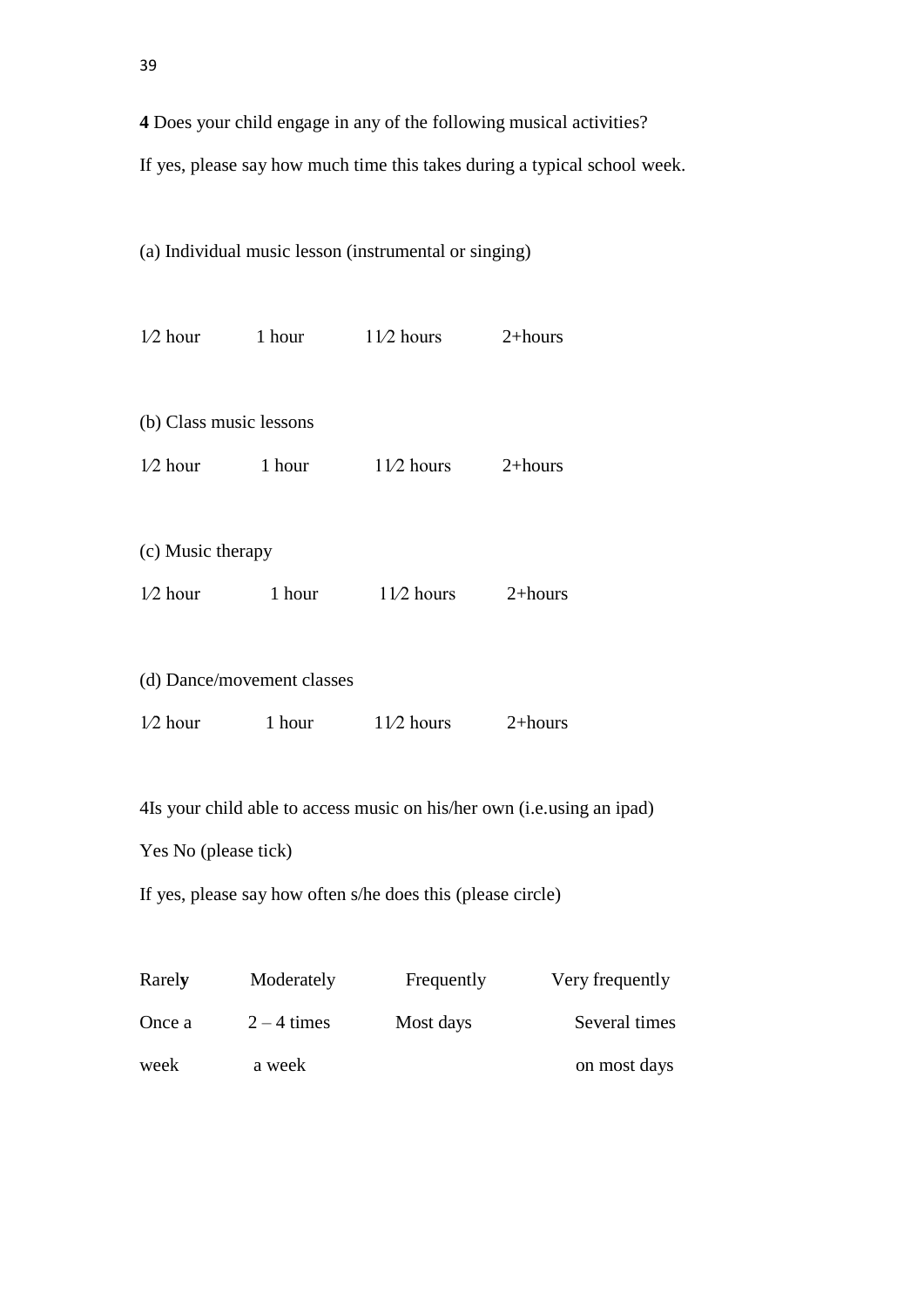**6** If your child cannot access music on her/his own does s/he ask you to play music to him/her? Yes No (please tick)

If yes, please say how often s/he does this (please circle)

| Rarely | Moderately    | Frequently | Very frequently |
|--------|---------------|------------|-----------------|
| Once a | $2 - 4$ times | Most days  | Several times   |
| week   | a week        |            | on most days    |

**7** How would you rate your child's *reaction* to music

(e.g. music played live or on the radio)? (please circle)

Strong dislike Strong liking

1……………2……….. 3…………..4……….5……… 6……………7

**8** a) Does you child show a strong reaction to particular sounds (e.g.

specific musical instruments or particular singers

Yes No (Please tick)

b) If, yes please say which instruments or singers

…………………………………………………………………………… …………………………………………………………………………… …….